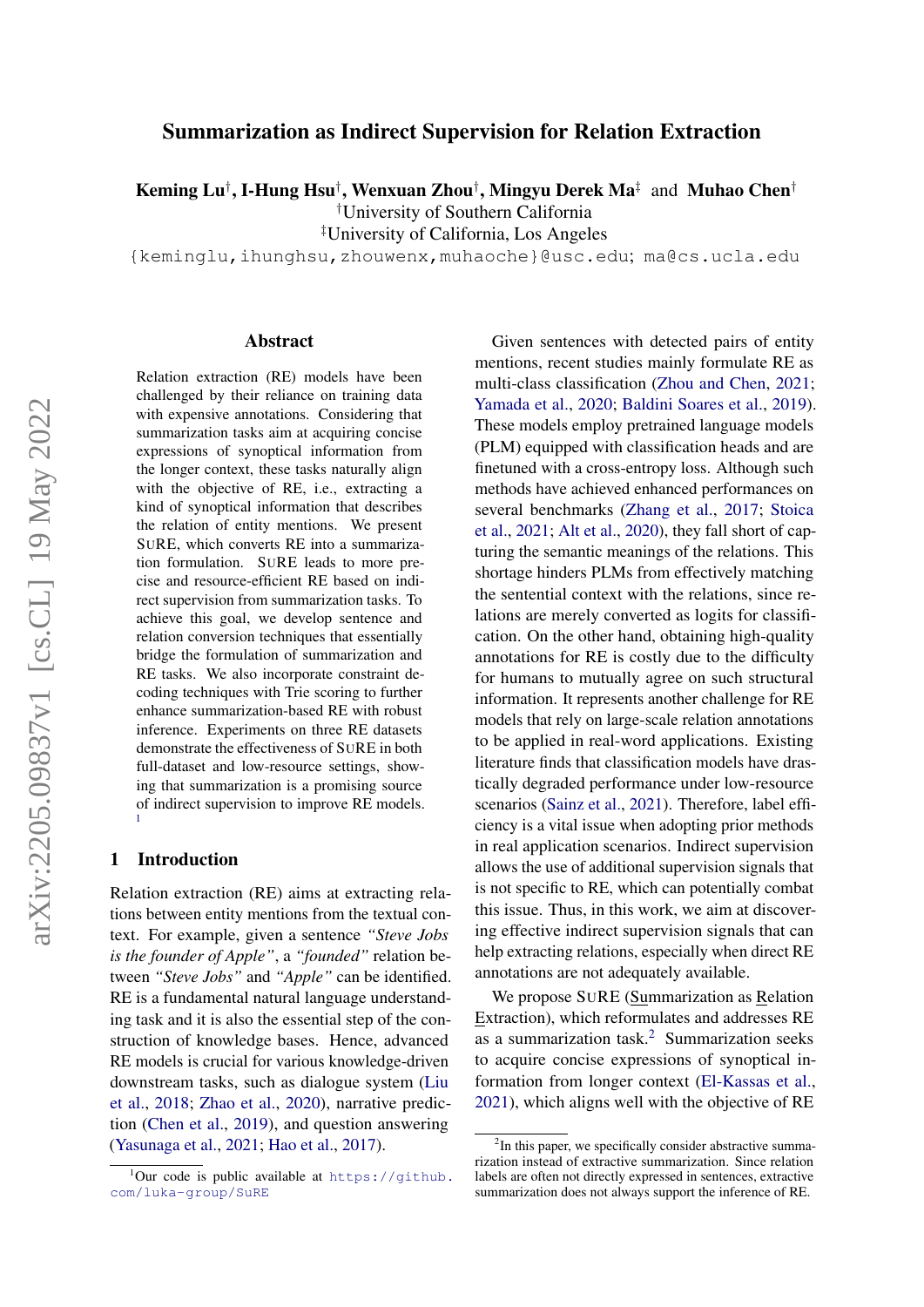<span id="page-1-1"></span>

Figure 1: Overview of SURE inference with an example. SURE constructs input sequences and verbalizes candidate relations with semantic templates (Relation Verbalization subfigure). Then we use a summarization model to find the best prediction by Trie scoring technique (Trie scoring subfigure). This model is pretrained on summarization tasks and then simply finetuned with input sequence target verbalized ground-truth relation. For each common prefix (CP), we will calculate the probability of each relation candidate, which is obtained using a trained summarization model, as shown in the Next Token Prediction subfigure. The "{subj}" and "{obj}" are two placeholders representing subject and object entity in each sample.

if we consider the relation between entities as one aspect of synoptical information in the sentential context. Such an affinity of task objectives naturally motivates us to leverage indirect supervision from summarization tasks to improve RE models. Summarization models can also effectively capture semantics of relations. Furthermore, unlike RE models that have relied on costly manual annotation of structural information on training sentences, summarization tasks allow training with consider-ably richer and unannotated parallel text corpora.<sup>[3](#page-1-0)</sup> Hence, summarization tasks can bring in abundant indirect supervision signals, and can potentially lead to label-efficient models under scenarios without much task-specific annotation.

[Fig. 1](#page-1-1) demonstrates the structure of SURE. To be specific, SURE transforms RE to summarization via relation and sentence conversion techniques ([§3.2\)](#page-3-0), as well as constrained inference techniques ([§3.4\)](#page-4-0). We develop an entity information verbalization technique to highlight the sentential contexts with entity information, and verbalize relations into template-style short summaries so that

the inputs and outputs naturally suit summarization models. Then, we adapt summarization models to the RE task by finetuning them on converted RE data ([§3.3\)](#page-4-1). During inference, a Trie scoring technique is designed to infer the relations ([§3.4\)](#page-4-0). In this way, SURE fully utilizes indirect supervision from summarization, which benefits RE in low-resource setting and provide more precise RE with adequate data. Besides, it can exploit relation semantics via our verbalization technique.

The contributions of this work are two-folds. First, to the best of our knowledge, this is the first study on using indirect supervision from summarization for RE. Since the objective of summarization naturally aligns with RE, it allows precise RE models to be trained without solely relying on direct task annotations, and benefits with robust RE under low-resource scenarios. Second, we investigate input conversion techniques that essentially bridge the formulation of summarization and RE tasks, as well as constraint techniques that further enhance the inference of summarization-based RE. Our contributions are verified with experiments conducted on three widely used sentence-level RE datasets, TACRED, TACREV, and SemEval, as well as three low-resource settings of TACRED. We observe that SURE outperforms various baselines, especially in the low-resource setting with

<span id="page-1-0"></span><sup>&</sup>lt;sup>3</sup>Particularly, summarization corpora are constructed in the scales from hundred thousands [\(Nallapati et al.,](#page-9-1) [2016;](#page-9-1) [Narayan](#page-10-4) [et al.,](#page-10-4) [2018\)](#page-10-4) to million scales [\(Yin et al.,](#page-10-5) [2021\)](#page-10-5), and may be rapidly augmented in large scales from easy-to-consume data sources (e.g., community Q&A platforms [\(Mishra et al.,](#page-9-2) [2021\)](#page-9-2) and scientific paper abstracts [\(Cohan et al.,](#page-8-5) [2018\)](#page-8-5)).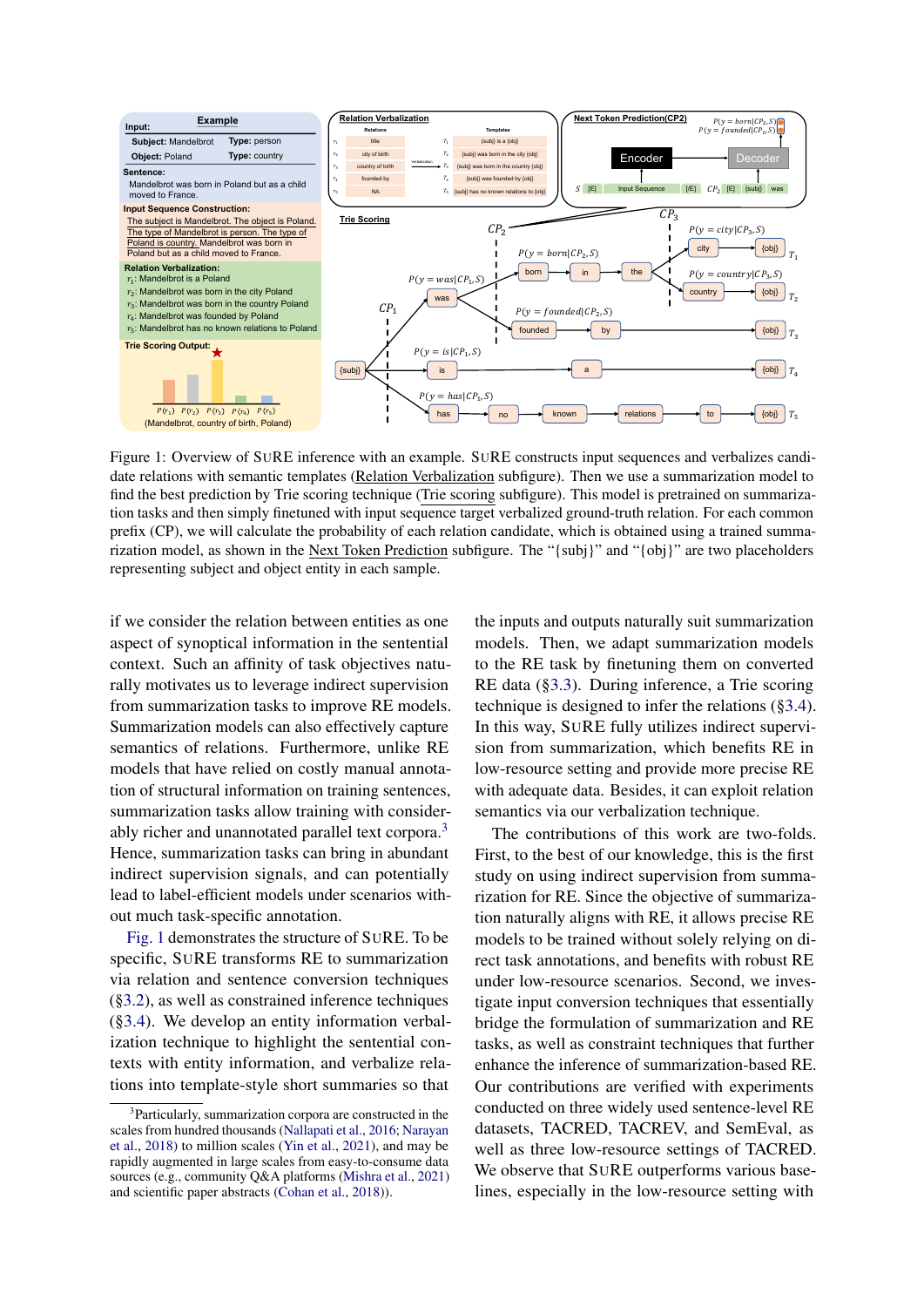10% TACRED data. SURE also achieves SOTA performance with 75.1% and 83.5% in micro F1 on TACRED and TACREV, respectively. We also perform comprehensive ablation studies to show the effectiveness of indirect supervision from summarization and best input conversion technique for SURE.

# 2 Related Work

Relation extraction. Recent studies on (sentencelevel) RE typically formulate the task as multiclass classification tasks by finetuning pretrained language models [\(Wu and He,](#page-10-6) [2019;](#page-10-6) [Hsu et al.,](#page-9-3) [2022a;](#page-9-3) [Lyu and Chen,](#page-9-4) [2021\)](#page-9-4) or developing pretraining objectives for RE [\(Baldini Soares et al.,](#page-8-2) [2019;](#page-8-2) [Peng et al.,](#page-10-7) [2020\)](#page-10-7). For example, [Wu and](#page-10-6) [He](#page-10-6) [\(2019\)](#page-10-6) enrich the contextual representation of the PLM with marked-out subject and object entity mentions. [Lyu and Chen](#page-9-4) [\(2021\)](#page-9-4) propose a model-agnostic paradigm that introduces mutual restrictions of relations and entity types into relation classifiers. On the basis of PLMs, some studies further improve RE with external knowledge from knowledge bases (KBs) [\(Yamada et al.,](#page-10-1) [2020;](#page-10-1) [Pe](#page-10-8)[ters et al.,](#page-10-8) [2019;](#page-10-8) [Zhang et al.,](#page-11-3) [2019\)](#page-11-3). More studies have been introduced to improve entity pair representations and classifiers for RE such that we cannot exhaust them in this short summary. We refer readers to the recent benchmarking study [\(Zhou](#page-11-1) [and Chen,](#page-11-1) [2021\)](#page-11-1).

Another threads of recent effort in RE introduce several reformulations of RE with prompt learning [\(Han et al.,](#page-8-6) [2021;](#page-8-6) [Chen et al.,](#page-8-7) [2022\)](#page-8-7). Specifically, [Han et al.](#page-8-6) [\(2021\)](#page-8-6) propose prompt tuning methods for RE by applying logic rules to construct hierarchical prompts. [Chen et al.](#page-8-7) [\(2022\)](#page-8-7) leverage prompt tuning for RE by injecting semantics of relations and entity types. Instead of leveraging pretrained masked language models, we use generative approaches to solve RE.

Indirect supervision. Indirect supervision [\(He](#page-9-5) [et al.,](#page-9-5) [2021\)](#page-9-5) methods often modify the training and inference processes on a task into a different formation, hence allowing the use of additional supervision signals that is not specific to this task. [Levy et al.](#page-9-6) [\(2017\)](#page-9-6) show that RE can be addressed as answering reading comprehension questions and improved by the training process of a machine reading comprehensive task. Similarly, [Wu et al.](#page-10-9) [\(2020\)](#page-10-9) also employ QA data to improve model generalization abilities in coreference resolution. [Yin et al.](#page-10-10) [\(2020\)](#page-10-10) propose a few-shot NLI-based framework to address different tasks, such as question answering and coreference resolution. [Li et al.](#page-9-7) [\(2022\)](#page-9-7) further improve this strategy by incorporating NLI with learning-to-rank, leading to a robust system for ultra-fine entity typing [\(Choi et al.,](#page-8-8) [2018\)](#page-8-8). Similar idea of leveraging NLI as indirect supervision signal is applied by [Sainz et al.](#page-10-3) [\(2021\)](#page-10-3), which focuses on low-resource RE task. As discussed, the objective of RE aligns well with that of a summarization task. While there is no prior study that investigates indirect supervision from summarization, this is exactly the focus of our study.

Generative approaches for discriminative tasks. Formulating discriminative tasks as generation tasks can be an efficient way to guide PLMs to leverage semantics of decision labels [\(Huang et al.,](#page-9-8) [2021;](#page-9-8) [Hsu et al.,](#page-9-9) [2022b;](#page-9-9) [Huang et al.,](#page-9-10) [2022\)](#page-9-10). Instead of predicting classification logits, a common paradigm for these models is to represent the class as a concise structure and employ controlled decoding for generation. Several studies [\(Zeng et al.,](#page-10-11) [2018,](#page-10-11) [2020;](#page-10-12) [Ye et al.,](#page-10-13) [2020;](#page-10-13) [Cao and](#page-8-9) [Ananiadou,](#page-8-9) [2021\)](#page-8-9) use sequence-to-sequence-based models to generate relations written in a triplet format. [Paolini et al.](#page-10-14) [\(2020\)](#page-10-14) incorporate many structured prediction tasks, including RE, into machine translation. [Huguet Cabot and Navigli](#page-9-11) [\(2021\)](#page-9-11) simplify RE as expressing relations as a sequence of text to perform end-to-end generation of relations. These works mostly formulate RE as textto-structure learning instead of generating natural language sentences, which is a more natural target to exploit the power of pretrained generative models [\(Hsu et al.,](#page-9-9) [2022b\)](#page-9-9). Additionally, they do not include indirect supervision of summarization, which is naturally close to RE and has the potential to benefit RE performance.

### 3 Method

In this section, we describe SURE, a model for addressing RE with summarization. We introduce preliminaries ([§3.1\)](#page-2-0), how RE data are converted to suit summarization tasks ([§3.2\)](#page-3-0), training ([§3.3\)](#page-4-1), and constrained inference of SURE ([§3.4\)](#page-4-0).

#### <span id="page-2-0"></span>3.1 Preliminaries

Problem Definition. The input to the sentencelevel RE is a sentence  $s$  with entity mentions  $e_1$  and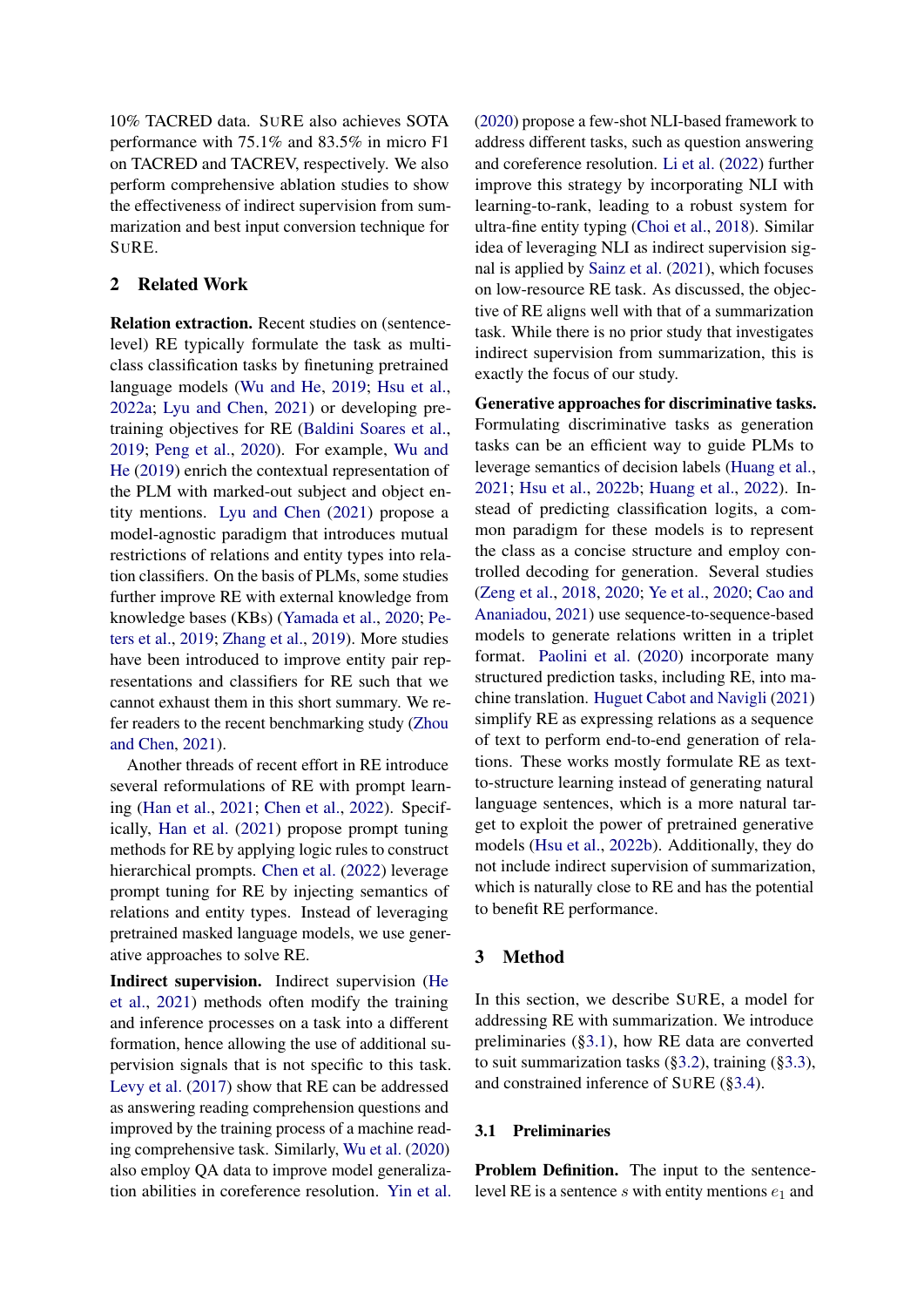$e_2$ <sup>[4](#page-3-1)</sup>, where their auxiliary entity type information  $t_1, t_2$  is given. An RE model aims at inferring the relation  $r$  between the subject and object entities  $e_1$  and  $e_2$  from a set of candidate relations  $\mathcal{R} =$  $\mathcal{R}_P \cup \{\emptyset\}$ , which include positive relations  $\mathcal{R}_P$  and a Not-Available (NA) relation  $\emptyset$ . We also involve type-related candidate relations  $\mathcal{R}(t_1, t_2)$ , which is a subset of  $R$  which has specific types of head and tail entities.

Overview. [Fig. 1](#page-1-1) demonstrates the overview of SURE. The summarization task takes a context as the input sequence and a summary target is expected to be generated. To formulate RE as summarization, we first need to hint the summarization model which entity pair is targeted for summarization. To do so, we process the input sentence such that entity mentions and their type information will be highlighted ([§3.2\)](#page-3-0). We explore existing entity marking tricks [\(Zhou and Chen,](#page-11-1) [2021\)](#page-11-1) and also develop entity information verbalization technique that directly augments entity information as part of the context. The processed sentence will then be fed into SURE. The summary targets for SURE is created via verbalizing existing RE labels to templates, such as the Relation Verbalization subfigure in [Fig. 1.](#page-1-1) In the training process ([§3.3\)](#page-4-1), SURE uses pretrained summarization models as a start point, and finetunes them with processed sentences as the input and verbalized relation descriptions as the targets. During inference, we incorporate several constrained inference techniques to help SURE decide the inferred relation ([§3.4\)](#page-4-0).

### <span id="page-3-0"></span>3.2 Relation and Sentence Conversion

Summarization takes text sequences as inputs and outputs. We hereby describe the input sequence construction and relation verbalization, representing two essential techniques for converting RE data to suit the summarization task.

Input sequence construction. Relation extraction focuses on analyzing the interaction between two specific entities, so we need to further process source sentences so that additional information can be involved and captured by summarization models. SURE explores a series of sentence processing techniques that highlight and incorporate entity information, aiming for identifying a technique that suits the summarization task well. Entity information includes entity names, types, and spans, which

is useful for inferring the relation. We explore with two strategies for processing the source sentence.

• Entity typed marker. Various entity marking techniques are widely adopted in previous multiclass classification RE systems [\(Zhang et al.,](#page-11-2) [2017,](#page-11-2) [2019;](#page-11-3) [Wang et al.,](#page-10-15) [2021;](#page-10-15) [Zhou et al.,](#page-11-4) [2021;](#page-11-4) [Zhong and Chen,](#page-11-5) [2021;](#page-11-5) [Zhou and Chen,](#page-11-1) [2021\)](#page-11-1). We list all the techniques in Appx. [Tab. 7.](#page-14-0) Our preliminary experiments (Appx. [Tab. 8\)](#page-14-1) find that the following typed entity marker technique with punctuation works the best for SURE among these marking methods (inserted typed markers are in blue, while the original text is in black):

*@ \* person \** Mandelbrot *@* was born in Poland but as a child moved to *#* ∧ *country* ∧ France *#*.

• Entity information verbalization. We develop a simple sentence rewriting technique that directly describes entity information as an augmented part of the linguistic context (in blue):

> *The subject entity is Mandelbrot. The object entity is France. The type of Mandelbrot is person. The type of France is country.* Mandelbrot was born in Poland but as a child moved to France.

Although this technique cannot encode entity span information, it keeps the input data close to natural language instead of adding special tokens. This aligns well with the indirect supervision from summarization. Thus, it shows better performance to the entity typed marker technique, as shown in the ablation study ([§4.3\)](#page-7-0).

These two techniques can be easily combined by adding markers to the sentence first and then applying entity information verbalization (Appx. [§A.5\)](#page-13-0). We also compare this mixing technique in the ablation study ([§4.3\)](#page-7-0) and find it achieves the best performance in the full training setting.

Relation verbalization. The target of summarization is verbalized by a set of simple *semantic templates*, as shown in the Relation Verbalization subfigure of [Fig. 1.](#page-1-1) Each template contains *{subj}* and *{obj}* placeholders to be filled with subject and object entity mentions in the sentence. The templates seek to form short summaries that describe the relations between two entities, and will be used for models' training and inference. Semantic templates are also leveraged in [Sainz et al.](#page-10-3) [\(2021\)](#page-10-3), where the templates are used as hypotheses for NLI-based RE.

<span id="page-3-1"></span><sup>4</sup>An entity mention is presented as an *entity name* in text, and is structured as a *mention span* with position information.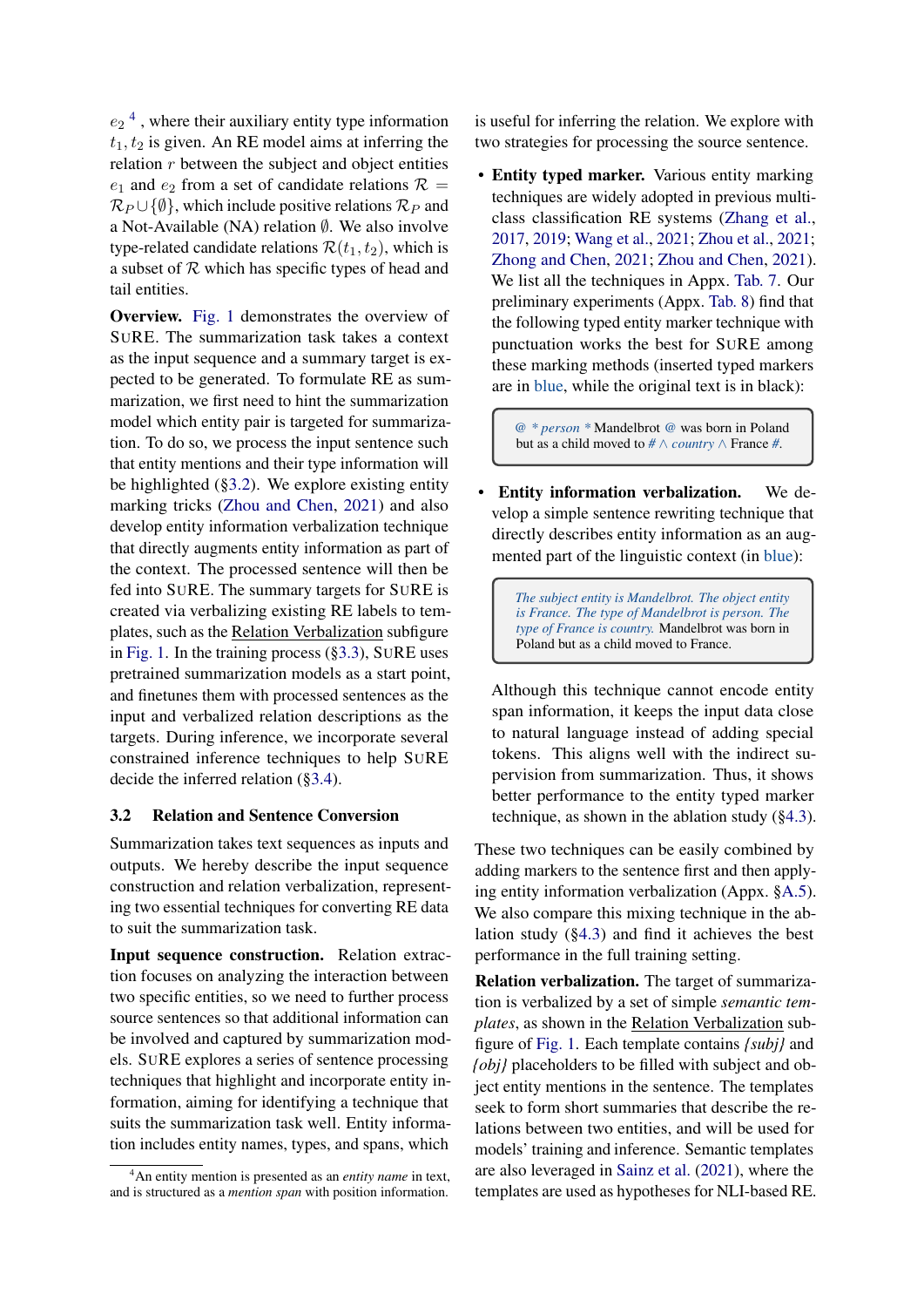However, their templates are specifically designed for NLI. We adapt minimal additional updates to their templates so the templates can better fit summarization and less human effort is involved. We let the subject entities always appear in the head of sentences while the objects are in the tail. For example, "*org:parents*" relation is verbalized with templates "*{subj} has the parent company {obj}*". Detailed semantic templates are demonstrates in Appx. [Tab. 9](#page-15-0) and [Tab. 12.](#page-18-0) Notice that semantic meaning of a relation can be verbalized in various ways, so we also construct alternative semantic templates and discuss how different templates influence model performance in [§4.3.](#page-7-0)

For comparison, we also experiment with *structural templates* that are widely used in existing sequence-to-structure methods [\(Zeng et al.,](#page-10-11) [2018,](#page-10-11) [2020\)](#page-10-12). As listed in Appx. [Tab. 11,](#page-17-0) these templates directly concatenate entity names and relations, which are shown by our ablation study ([§4.3\)](#page-7-0) to be less effective than the semantic templates.

Discussion. SURE requires manually designed templates of relations for both training and inference. To minimize manual effort and give a fair comparison to prior work, we adopt the same relation verbalization templates from [Sainz et al.](#page-10-3) [\(2021\)](#page-10-3). They restrict the influence of human effort by limiting the time for creating the templates and build 2 templates in average for each relation. For simplicity, we adopt one template for each relation from their templates, which suggests SURE will need less manual effort for template design.

### <span id="page-4-1"></span>3.3 Training Process

The aforementioned rewriting and verbalization techniques ([§3.2\)](#page-3-0) highlight the sentential contexts with entity information, and convert the extraction as summary. Hence, the converted inputs and outputs of RE naturally suit the summarization task. This allows us to train a summarization model first using large parallel training corpora for abstractive summarization such as XSum [\(Narayan et al.,](#page-10-4) [2018\)](#page-10-4) or CNN/Dailymail [\(Hermann et al.,](#page-9-12) [2015\)](#page-9-12), and further adapt it to learn to "summarize" relation. In our experiments, SURE adopts checkpoints of pretrained generative models [\(Lewis et al.,](#page-9-13) [2020;](#page-9-13) [Zhang et al.,](#page-10-16) [2020\)](#page-10-16) that are pretrained on summarization tasks as starting points. Then, we follow the same finetuning process of seq-to-seq training with the cross entropy loss to finetune the model on converted RE data. In this way, SURE can leverage

indirect supervision obtained from the summarization task to enhance RE.

#### <span id="page-4-0"></span>3.4 Inference

The inference process of SURE involves first applying Trie scoring to rank the possibility of each relations, and setting entity type constraints. The score is further calibrated to make selective predictions between known and NA relations.

Trie scoring. Summarization models employ beam search techniques to generate sequential outputs [\(Zhang et al.,](#page-10-16) [2020\)](#page-10-16), while RE seeks to find out the relation described the input. To support relation prediction using a summarization model, we develop an inference method that will rank each relation candidate by using the summarization model as proxies for scoring. Inspiring by the Trie constrained decoding [\(Cao et al.,](#page-8-10) [2021\)](#page-8-10), we develop a Trie scoring technique, allowing *efficient ranking* for candidate relation verbalizations. Instead of calculating the probability of whole relation templates for ranking, our method conducts a traverse on the Trie and estimates the probability of each relation candidate as a path probability on the Trie.

Given the set of tokenized templates of all candidate relations as  $\mathcal{T} = \{T_i\}_{i=1}^{n_r}$ , we build a Trie [\(Aoe et al.,](#page-8-11) [1992\)](#page-8-11) by combining the prefixes of all templates, as an example in the Trie Scoring subfigure in [Fig. 1.](#page-1-1) A path of a relation template can be described as a sequence of decision processes, which goes from the root to a leaf node. If we denote  $\mathcal{N}^f$  as the set of forky nodes (the nodes with more than one child), then the probability of a path can be estimated by continued producting the probability of choosing a specific child in a forky node  $n_i^f \in \mathcal{N}^f$ . Specifically, we denote the path from root to  $n_i^f$  $i_i$  as CP<sub>i</sub>, which is the common prefix for all templates in the sub-tree with  $n_i^f$  $\frac{J}{i}$  as the root. For example,  $CP_2$  = "{subj} was" in [Fig. 1](#page-1-1) is the common prefix of templates  $T_1$  and  $T_2$ . If we denote the children of  $n_i^f$  $\int_i^f$  as a set  $\mathbf{C}(n_i^f)$  $\binom{J}{i}$ , the prediction probability of relation  $r_i$  can be calculated by

$$
p(r_i) = \Pi_{\forall n^f_j, c \in \mathbf{C}(n^f_j)} p(c \in T_i | \mathbf{CP}_j, S).
$$

 $p(c \in T_i | \mathbb{CP}_j, S)$  thereof is the probability for the model to generate the next token  $c$  given the previous common prefix  $CP<sub>j</sub>$ , and c is selected from  $C(n_i^f)$  $i_j$ ) on  $T_i$ . This probability is calculated using a seq-to-seq summarization model with in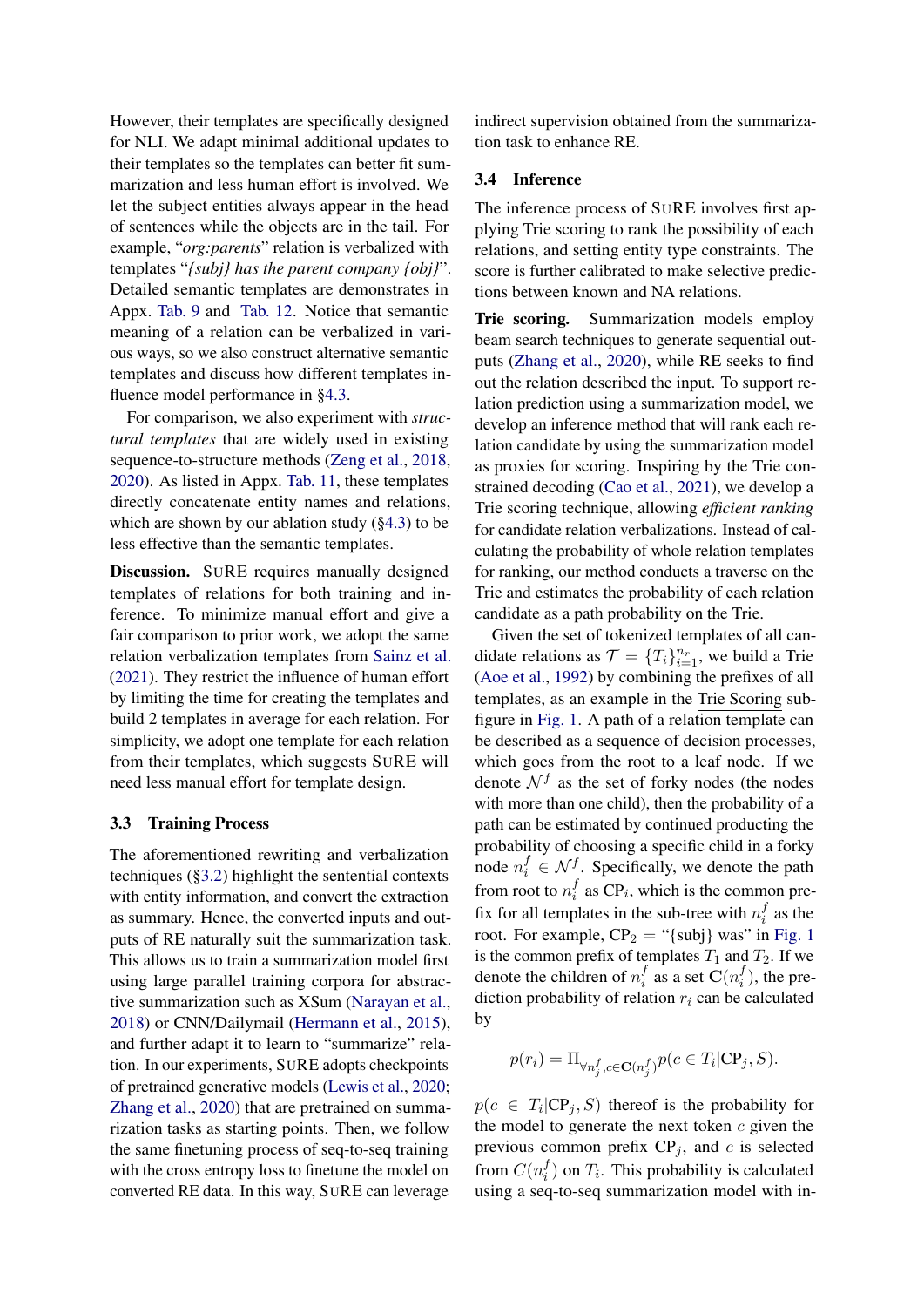put sentence S as encoder input and  $\text{CP}_i$  as decoder input prefix, such as the illustration in the Next Token Prediction(CP2) subfigure in [Fig. 1.](#page-1-1)

Type constrained inference. Type constrained inference emerges in many recent works [\(Lyu and](#page-9-4) [Chen,](#page-9-4) [2021;](#page-9-4) [Sainz et al.,](#page-10-3) [2021;](#page-10-3) [Cohen et al.,](#page-8-12) [2020\)](#page-8-12). By constructing a type-relation mapping from the training set, models can only predict valid relations given entity types, which significantly shrinkages the size of the candidate relation set. Type constrained inference can be easily incorporated into SURE by pruning the templates of invalid entity types from Trie scoring. The merit of type constrained inference will be discussed in Appx. [§A.2.](#page-12-0)

Calibration for NA relation. Considering that it is not possible for a relation ontology to exhaust all possible relations between any entities, the inference of a trained RE model can naturally be exposed to many instances where not a positive relation from  $\mathcal{R}_P$  is expressed. Hence, it is particularly important to enforce the model to selectively make a decision between positive relations or predicting abstention. This is realized by a calibration technique in SURE, where a score threshold  $s$  is set for NA and is calibrated as below:

$$
\hat{r} = \begin{cases} \arg \max_{r_i \in \mathcal{R}_P} p(r_i), & p(\text{NA}) \leq s \\ \text{NA}, & p(\text{NA}) > s \end{cases}
$$

The best threshold s is found on the development set and is used as a fixed threshold in inference.

### 4 Experiments

In this section, we present the experimental evaluation of SURE for RE under both high- and lowresource setups ([§4.1-](#page-5-0)[§4.2\)](#page-6-0). In addition, we also conduct comprehensive ablation studies to investigate the effectiveness of the incorporated techniques in SURE ([§4.3\)](#page-7-0).

#### <span id="page-5-0"></span>4.1 Experimental Setup

Datasets. We conduct experiments on three widely used sentence-level RE benchmarks: SemEval 2010 Task 8 (SemEval; [Hendrickx et al.](#page-9-14) [2010\)](#page-9-14), TACRED [\(Zhang et al.,](#page-11-2) [2017\)](#page-11-2), and TACRED-Revisited (TACREV; [Alt et al.](#page-8-3) [2020\)](#page-8-3).

SemEval is a RE dataset which does not provide entity types, so we simply remove the processing of entity types in sentence conversion ([§3.2\)](#page-3-0) to adapt SURE on this dataset. TACRED contains entity pairs drawn from the yearly TAC-KBP challenge. We list our templates for SemEval and TA- CRED in Appx. [Tab. 12](#page-18-0) and [Tab. 9,](#page-15-0) respectively. TACREV relabeled develop and test sets of TA-CRED to correct mislabeled entity types and relations. TACREV shares the same templates with TACRED since they have exactly the same relations. Statistics of these datasets are showed in Appx. [Tab. 4.](#page-12-1) We report macro F1 on SemEval with the official grading script for this benchmark<sup>[5](#page-5-1)</sup>, and micro F1 on TACRED and TACREV to keep consistency with previous works [\(Yamada et al.,](#page-10-1) [2020;](#page-10-1) [Zhou and Chen,](#page-11-1) [2021\)](#page-11-1).

Baselines. We compare SURE with 8 recent classification-based RE methods: (1) Span-BERT [\(Joshi et al.,](#page-9-15) [2020\)](#page-9-15) is a pre-training method designed to better represent and predict spans of text; (2) KnowBERT [\(Peters et al.,](#page-10-8) [2019\)](#page-10-8) is a PLM embedded multiple KBs; (3) R-BERT [\(Wu and](#page-10-6) [He,](#page-10-6) [2019\)](#page-10-6) uses a PLM to encode processed sentences where subject and object entities are marked out; (4) MTB [\(Baldini Soares et al.,](#page-8-2) [2019\)](#page-8-2) builds task-agnostic relation representations solely from entity-linked text; (5) K-Adapter [\(Wang et al.,](#page-10-15) [2021\)](#page-10-15) infuses knowledge into pretrained language models with adapters. (6) LUKE [\(Yamada et al.,](#page-10-1) [2020\)](#page-10-1) modifies the PLM with an entity-aware selfattention mechanism;  $(7)$  IRE<sub>RoBERTa-large</sub> [\(Zhou](#page-11-1) [and Chen,](#page-11-1) [2021\)](#page-11-1) is an improved baseline model incorporated with typed entity markers; (8) RE-CENT [\(Lyu and Chen,](#page-9-4) [2021\)](#page-9-4) introduces type constraint ([§3.4\)](#page-4-0) and achieve state of the art performance on TACRED. We also compare SURE with two indirect supervision methods, i.e.  $(9)$ NLIDeBERTa [\(Sainz et al.,](#page-10-3) [2021\)](#page-10-3) that formulates RE as NLI, and (10) **KnowPrompt** [\(Chen et al.,](#page-8-7) [2022\)](#page-8-7) that formulates RE as prompt tuning.

Low resource setting. We evaluate the performance of SURE under low-resource scenarios. To do so, we use the same splits of [Sainz et al.](#page-10-3) [\(2021\)](#page-10-3) to build the TACRED datasets with 1/5/10 percent of training and development samples.

Model configurations. We develop SURE based on two widely pretrained generative models BART [\(Lewis et al.,](#page-9-13) [2020\)](#page-9-13) and PEGASUS [\(Zhang](#page-10-16) [et al.,](#page-10-16) [2020\)](#page-10-16). BART is a denoising autoencoder for pretraining sequence-to-sequence models. We use two summarization models *BARTlarge-cnn* and *BART-large-xsum* that are finetuned with CNN/Dailymail [\(Hermann et al.,](#page-9-12) [2015\)](#page-9-12) and XSum [\(Narayan et al.,](#page-10-17) [2021\)](#page-10-17), respectively. We also

<span id="page-5-1"></span> $5$ The metric calculated by the script is the macro F1 on (9+1)-way classification taking directionality into account.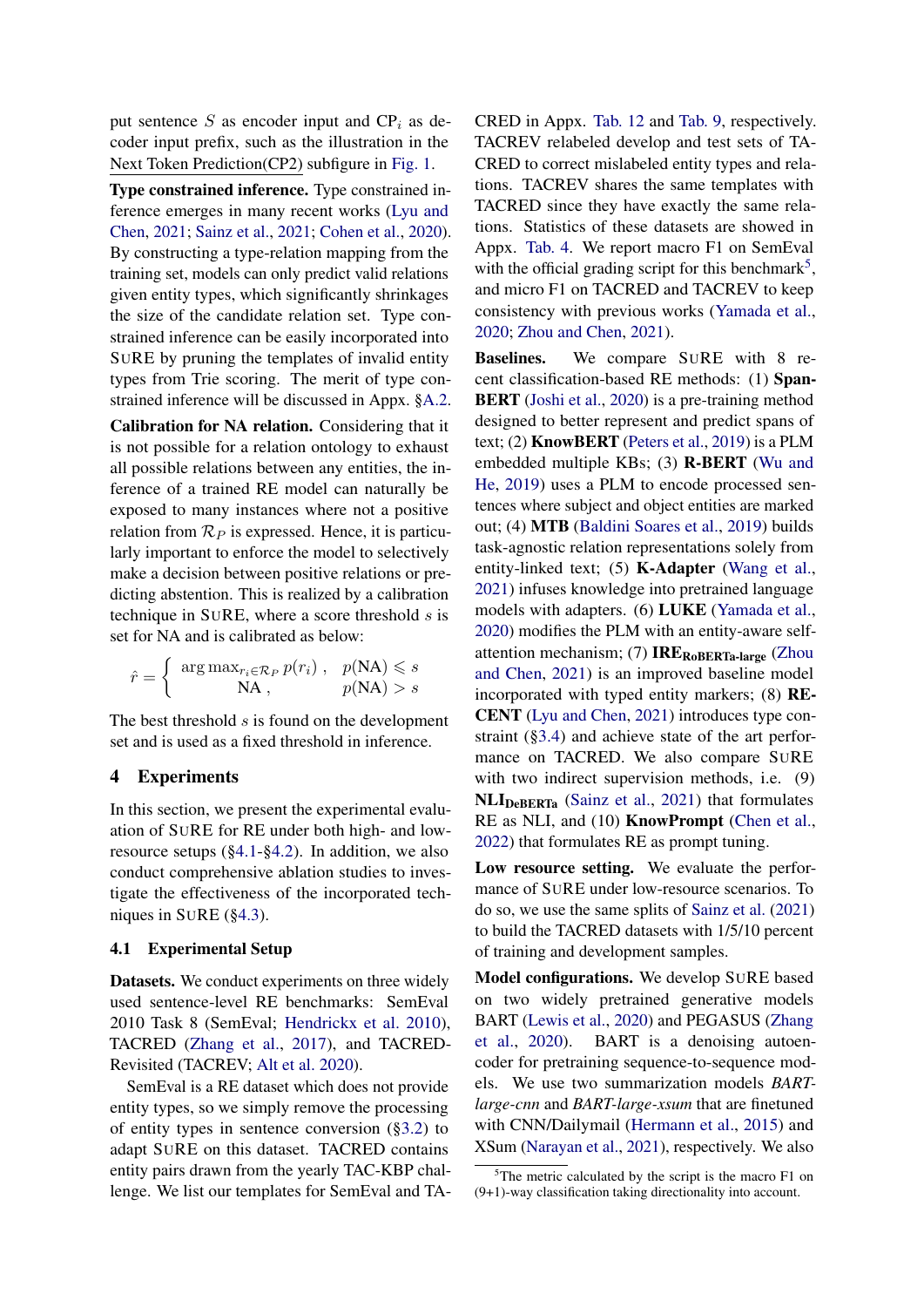<span id="page-6-1"></span>

|                               | Dataset                                                                                                                                                                                                                                                                                                             | $1\%$                                                                                                                  | 5%                                                                                                                     | <b>TACRED</b><br>$10\%$                                                                                        | 100%                                                                            | <b>TACREV</b>                | SemEval                      |
|-------------------------------|---------------------------------------------------------------------------------------------------------------------------------------------------------------------------------------------------------------------------------------------------------------------------------------------------------------------|------------------------------------------------------------------------------------------------------------------------|------------------------------------------------------------------------------------------------------------------------|----------------------------------------------------------------------------------------------------------------|---------------------------------------------------------------------------------|------------------------------|------------------------------|
| $\emph{Classification-based}$ | SpanBERT (Joshi et al., 2020)<br>KnowBERT (Peters et al., 2019)<br>RoBERTa (Wang et al., 2021)<br>R-BERT (Wu and He, 2019)<br>MTB (Baldini Soares et al., 2019)<br>K-Adapter (Wang et al., 2021)<br>LUKE (Yamada et al., 2020)<br>IRE <sub>ROBERTa-large</sub> (Zhou and Chen, 2021)<br>RECENT (Lyu and Chen, 2021) | $0.0^{\ddagger}$<br>$7.7^{\ddagger}$<br>$13.8^{\ddagger}$<br>$17.0^{\ddagger}$<br>$46.3^{\dagger}$<br>$40.0^{\dagger}$ | $28.8^{\ddagger}$<br>$41.8^{\ddagger}$<br>$51.6^{\ddagger}$<br>$51.6^{\ddagger}$<br>$63.6^\dagger$<br>$53.3^{\dagger}$ | $1.6^{\ddagger}$<br>$55.1^*$<br>$56.0^{\ddagger}$<br>$60.6^{\ddagger}$<br>$67.0^{\dagger}$<br>$54.2^{\dagger}$ | 70.8<br>71.5<br>71.3<br>69.4<br>71.5<br>72.0<br>72.7<br>74.6<br>$67.3^\diamond$ | 78.0<br>79.3<br>80.6<br>83.2 | 89.1<br>89.3<br>89.5         |
| Ind Sup                       | $\text{NLI}_{\text{RoBERTa}}$ (Sainz et al., 2021)<br>$\text{NLI}_{\text{DeBERTa}}$ (Sainz et al., 2021)<br>KnowPrompt (Chen et al., 2022)                                                                                                                                                                          | 56.1<br>63.7<br>$51.0^{\dagger}$                                                                                       | 64.1<br>69.0<br>$61.0^{\dagger}$                                                                                       | 67.8<br>67.9<br>$65.2^{\dagger}$                                                                               | 71.0<br>73.9<br>72.4                                                            | 82.4                         | 89.6 $\diamond$              |
| Proposed                      | $\mathbf{SUBE}_{\text{BART-large}}$<br>$\mathbf{SUBE}_{\text{BART-large-cnn}}$<br>$\mathbf{SUB} \mathbf{EBART}\text{-}large\text{-}xsum$<br>$\mathbf{SUBE_{PEGASUS\text{-}large}}$                                                                                                                                  | 43.6<br>50.4<br>50.3<br>52.0                                                                                           | 63.8<br>65.3<br>64.3<br>64.9                                                                                           | 67.9<br>68.7<br>68.0<br>70.7                                                                                   | 73.3<br>73.6<br>73.3<br>75.1                                                    | 79.2<br>81.0<br>81.0<br>83.3 | 86.3<br>89.6<br>89.1<br>89.7 |

† indicates models we re-implement using their official code under the same low-resource setting.

‡ indicates results collected from [Sainz et al.](#page-10-3) [\(2021\)](#page-10-3).

indicates we reimplement this baseline methods (Appx. [§A.4\)](#page-12-2).

Table 1: Result of SURE compared with existing methods under both low resource on TACRED and full training scenarios on TACRED, TACREV and SemEval. We report micro F1 on TACRED and TACREV, and report macro F1 on SemEval. Baseline F1 scores on the table without special tags are reported by their original studies. Hyphens indicate unavailable results in prior studies. We report SURE performance with entity information verbalization for consistency. However, SURE achieves better performance (83.5%) with mix technique of entity information verbalization and entity typed marker on TACREV [\(Tab. 3\)](#page-7-1). We run our models with three different seeds and report the median. The best scores are identified with bold and the second best scores are underlined.

<span id="page-6-2"></span>

| Template                            |       | <b>TACREV</b> |                |             |      |
|-------------------------------------|-------|---------------|----------------|-------------|------|
|                                     | $0\%$ |               | $1\%$ 5\% 10\% | $f_{\rm H}$ | full |
| SEMANTIC1 20.6 52.0 64.9 70.7 75.0  |       |               |                |             | 83.3 |
| SEMANTIC2 18.5 49.5 66.9            |       |               | 69.6 73.5      |             | 82.0 |
| STRUCTURAL 18.5 46.8 61.8 69.1 74.4 |       |               |                |             | 822  |

Table 2: Analysis of different template designs. The highest scores are highlighted with bold formation. These experiments are conducted with the entity information verbalization technique.

consider *BART-large* as a baseline without indirect supervision of summarization. PEGASUS is a sequence-to-sequence model pretrained with a gap sentences generation task, which significantly benefits various summarization downstream tasks. Similarly, we use *PEGASUS-large* as a stronger initial checkpoint than BARTs. We use grid search to find optimal hyperparameters for finetuning summarization models. The best hyperparameters of our experiments and re-implementation of baselines are shown in Appx. [§A.4.](#page-12-2)

### <span id="page-6-0"></span>4.2 Results

We present our main results on both full training and low-resource settings in [Tab. 1.](#page-6-1) We report the performance of SURE with entity information verbalization technique, which is proved to be the best way of input sequence construction ([§3.2\)](#page-3-0) in most settings as shown in our ablation study ([§4.3\)](#page-7-0).

Performance comparison. With 1%, 5%, or 10% training data of TACRED, SURE with summarization backbones (SUREBART-large-cnn, SURE<sub>BART-large-xsum</sub> and SURE<sub>PEGASUS-large</sub>) and other baselines with indirect supervision consistently outperform classification-based RE models except IRE, which indicates the benefit of indirect supervision. Although  $NLI_{DeBERTa}$  significantly outperforms other methods with 1% and 5% training data, SURE has significant improvement on 10% TACRED, which outperform  $\text{NLI}_{\text{DeBERTa}}$  for 2.8% and KnowPrompt for 5.5%. Furthermore, the performance of SURE is 1.2% higher than that of  $\text{NLI}_{\text{DeBERTa}}$ , and 2.7% higher than that of Know-Prompt in full training setting of TACRED, which suggests that SURE achieves the best performance with adequate training samples among all indirect supervision baselines. SURE also achieves the best performance among all baselines, and exceeds the second best model IREROBERTa-large by 0.5% in F1. Besides, SURE also achieves the best F1 score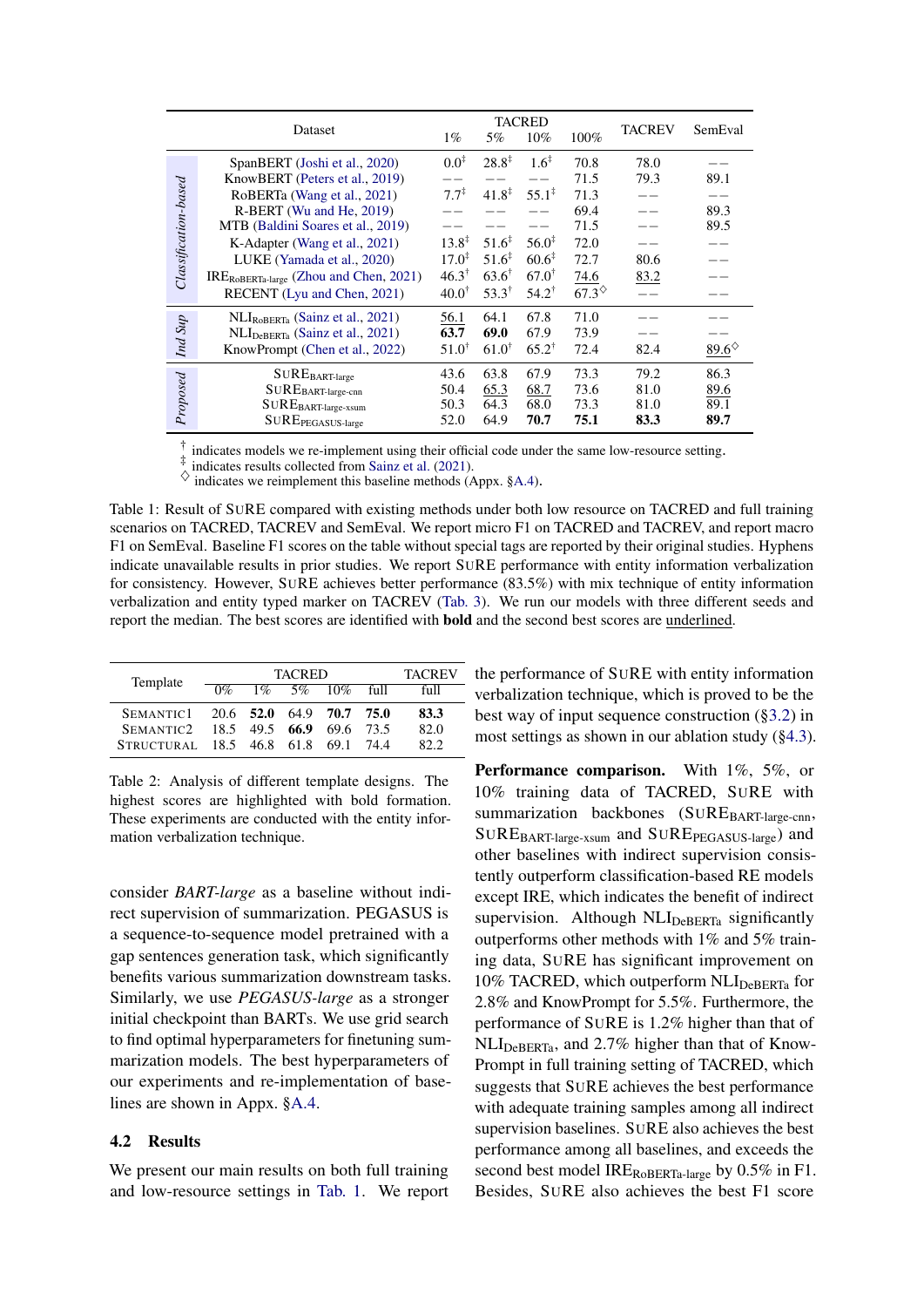<span id="page-7-1"></span>

| Dataset                                                                                                                                       |              |               | <b>TACRED</b>             |              | <b>TACREV</b>        |
|-----------------------------------------------------------------------------------------------------------------------------------------------|--------------|---------------|---------------------------|--------------|----------------------|
| Split                                                                                                                                         | $1\%$        | $5\%$         | $10\%$                    | full         | full                 |
| Entity information verbalization<br>Entity typed marker (punct)<br>Entity information verbalization + Entity typed marker (punct) $47.6$ 60.2 | 52.0<br>46.3 | -64.9<br>57.5 | 70.7<br>59.0<br>67.8 75.0 | 75.1<br>73.3 | 83.3<br>80.4<br>83.5 |

Table 3: Analysis of different input formulation techniques on *PEGASUS-large*

on TACREV. And it outperforms all classificationbased models on SemEval, while its performance is comparable to KnowPrompt.

Effectiveness of indirect supervision. We further evaluate SURE based on different pretrained models, as shown in [Tab. 1.](#page-6-1) We observe that models finetuned on summarization tasks (CNN and XSum) generally lead to better performance, especially in the low-resource setting. For example, SUREBART-large-cnn outperforms SUREBART-large by 6.8% on the 1% split of TACRED, while this improvement diminishes to 0.3% on the full dataset. Besides, pretrained models that perform better on summarization tasks also indicate better performance on RE. Particularly, SURE based on *PEGASUS-large*, which outperforms *BART-large* on summarization tasks, outperforms all other versions under both low-resource and full-dataset setting. Both observations show a strong correlation between the performance in summarization and RE, indicating that indirect supervision from summarization is beneficial for RE models.

### <span id="page-7-0"></span>4.3 Ablation Study

We provide the following analyses to further evaluate core components of SURE, including different template designs, sentence conversion techniques and Trie scoring. We also report the ablation study on type constrained inference and calibration of NA relation in Appx. [§A.2](#page-12-0) and [A.3,](#page-12-3) respectively.

Relation template design. Template design is a manual part of SURE. The semantic meaning of a relation can be verbalized in different ways, leading to varied performance. In [Tab. 2,](#page-6-2) we compare three representative types of templates with *pegasus-large* in this ablation study to show how verbalization templates influence the performance of SURE. SEMANTIC1 thereof denotes semantic templates beginning with subject entities and ending with object entities, which is showed in Appx. [Tab. 9.](#page-15-0) SEMANTIC2 are also semantic templates that intuitively describe the relation between two entiteis with a pattern "*The relation between {subj}*

*and {obj} is {relation}*", which is showed in Appx. [Tab. 10.](#page-16-0) STRUCTURAL marks structural templates forming in a triplet structure "{subj} {relation} {obj}", which is showed in Appx. [Tab. 11.](#page-17-0) Furthermore, we also set up a zero-shot setting where the model directly infers on the test set of TACRED after calibration on the development set. The results from different templates are reported on both low-resource and full-training scenarios. First of all, we observe that the two semantic templates consistently outperform structural templates, indicating that semantic templates are more suitable for acquiring indirect supervision from summarization. Besides, comparing two semantic templates, we find that *Semantic1* works better with *pegasuslarge*, which suggests that the optimal verbalization may vary. And this difference is more obvious under low resource scenarios. Consequently, zeroshot inference is an effective and efficient method for evaluating manual-designed templates. In future work, we can investigate how to improve this part by prompt tuning.

Input conversion. We conduct experiments to evaluate various input sentence conversion techniques for injecting entity information into source sentences ([§3.2\)](#page-3-0). We first conduct experiments on six different input formulations on *bart-large-cnn*, which results are shown in Appx. [Tab. 8.](#page-14-1) This experiment indicates entity typed marker with punctuation is the best technique for SURE among all entity marker techniques. Then, we further evaluate three techniques on *pegasus-large* under both full training and low resource scenarios. [Tab. 3](#page-7-1) shows entity information verbalization achieves significantly better performance under low resource scenarios compared with marker and mix techniques. This is because entity information verbalization transforms input to better fit the input of summarization, while additional markers need more data to learn their representations. In the full training setting, the mixing technique marginally outperforms entity information verbalization.

Trie scoring. Trie scoring uses teacher forcing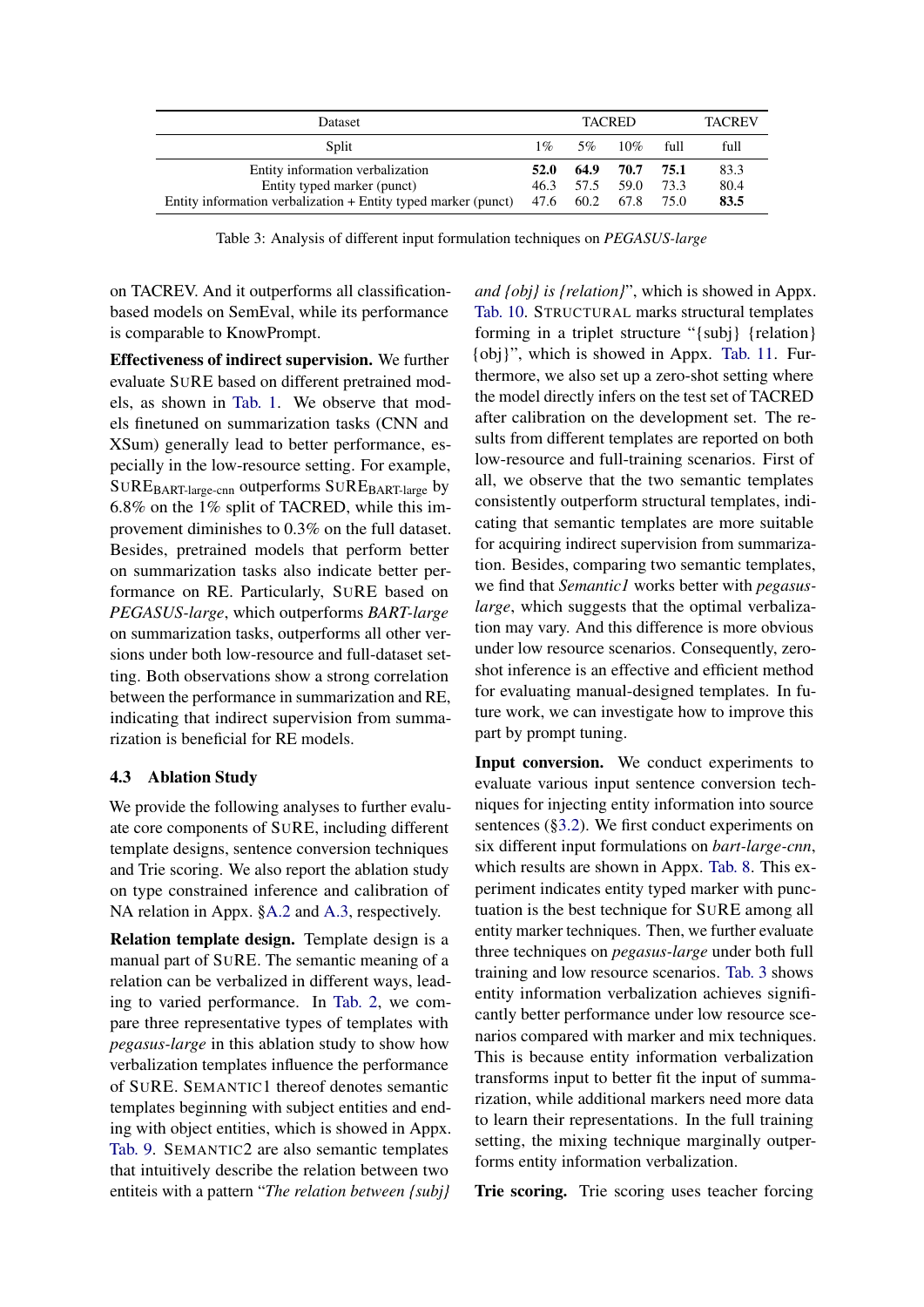to constraint models focusing on candidate templates and have the advantage of efficiency compared with directly comparing likelihoods of all templates. Furthermore, we also make comparisons between Trie scoring and two basic scoring methods on full TACRED with SUREpegasus-large. The first one is to generate the summary of an example and uses ROUGE-L [\(Lin,](#page-9-16) [2004\)](#page-9-16) scores between summary and candidate templates as prediction scores. This method achieves 74.7% on TACRED, which is 0.4% less than that of Trie scoring. Another method is adding a copy mechanism [\(Zeng et al.,](#page-10-11) [2018\)](#page-10-11) to ensure summaries begin with head entities, which achieves a comparable performance of the previous method (74.8%), which further proves the advantages of Trie scoring.

## 5 Conclusion

We propose a new method SURE that leverages indirect supervision from summarization tasks to improve RE. To do so, we verbalize relations with semantic templates, and augments entity information as parts of the linguistic context in the inputs to allow them to suit the formation of summarization. We also incorporate SURE with constrained inference based on Trie scoring, as well as inference with abstention and entity type constraints. Extensive experiments show that such indirectly supervised RE by SURE lead to more precise and resource-efficient RE. Future work includes further developing our model on document-level RE tasks and minimizing manual effort in template design with prompt tuning [\(Li and Liang,](#page-9-17) [2021\)](#page-9-17).

### References

- <span id="page-8-3"></span>Christoph Alt, Aleksandra Gabryszak, and Leonhard Hennig. 2020. Tacred revisited: A thorough evaluation of the tacred relation extraction task. In *Proceedings of the 58th Annual Meeting of the Association for Computational Linguistics*, pages 1558– 1569.
- <span id="page-8-11"></span>Jun-Ichi Aoe, Katsushi Morimoto, and Takashi Sato. 1992. An efficient implementation of trie structures. *Software: Practice and Experience*, 22(9):695–721.
- <span id="page-8-2"></span>Livio Baldini Soares, Nicholas FitzGerald, Jeffrey Ling, and Tom Kwiatkowski. 2019. [Matching the](https://doi.org/10.18653/v1/P19-1279) [blanks: Distributional similarity for relation learn](https://doi.org/10.18653/v1/P19-1279)[ing.](https://doi.org/10.18653/v1/P19-1279) In *Proceedings of the 57th Annual Meeting of the Association for Computational Linguistics*, pages 2895–2905, Florence, Italy. Association for Computational Linguistics.
- <span id="page-8-9"></span>Jiarun Cao and Sophia Ananiadou. 2021. [Generati](https://doi.org/10.18653/v1/2021.findings-emnlp.182)[veRE: Incorporating a novel copy mechanism and](https://doi.org/10.18653/v1/2021.findings-emnlp.182) [pretrained model for joint entity and relation extrac](https://doi.org/10.18653/v1/2021.findings-emnlp.182)[tion.](https://doi.org/10.18653/v1/2021.findings-emnlp.182) In *Findings of the Association for Computational Linguistics: EMNLP 2021*, pages 2119–2126, Punta Cana, Dominican Republic. Association for Computational Linguistics.
- <span id="page-8-10"></span>Nicola De Cao, Gautier Izacard, Sebastian Riedel, and Fabio Petroni. 2021. [Autoregressive entity retrieval.](https://openreview.net/forum?id=5k8F6UU39V) In *International Conference on Learning Representations*.
- <span id="page-8-0"></span>Jiaao Chen, Jianshu Chen, and Zhou Yu. 2019. Incorporating structured commonsense knowledge in story completion. In *Proceedings of the AAAI Conference on Artificial Intelligence*, 01, pages 6244– 6251.
- <span id="page-8-7"></span>Xiang Chen, Ningyu Zhang, Xin Xie, Shumin Deng, Yunzhi Yao, Chuanqi Tan, Fei Huang, Luo Si, and Huajun Chen. 2022. KnowPrompt: Knowledgeaware Prompt-tuning with Synergistic Optimization for Relation Extraction . *International World Wide Web Conferences (WWW)*.
- <span id="page-8-8"></span>Eunsol Choi, Omer Levy, Yejin Choi, and Luke Zettlemoyer. 2018. Ultra-fine entity typing. In *Proceedings of the 56th Annual Meeting of the Association for Computational Linguistics (Volume 1: Long Papers)*, pages 87–96.
- <span id="page-8-5"></span>Arman Cohan, Franck Dernoncourt, Doo Soon Kim, Trung Bui, Seokhwan Kim, Walter Chang, and Nazli Goharian. 2018. [A discourse-aware attention](https://doi.org/10.18653/v1/N18-2097) [model for abstractive summarization of long docu](https://doi.org/10.18653/v1/N18-2097)[ments.](https://doi.org/10.18653/v1/N18-2097) In *Proceedings of the 2018 Conference of the North American Chapter of the Association for Computational Linguistics: Human Language Technologies, Volume 2 (Short Papers)*, pages 615–621, New Orleans, Louisiana. Association for Computational Linguistics.
- <span id="page-8-12"></span>Amir DN Cohen, Shachar Rosenman, and Yoav Goldberg. 2020. Relation classification as two-way spanprediction. *arXiv preprint arXiv:2010.04829*.
- <span id="page-8-4"></span>Wafaa S El-Kassas, Cherif R Salama, Ahmed A Rafea, and Hoda K Mohamed. 2021. Automatic text summarization: A comprehensive survey. *Expert Systems with Applications*, 165:113679.
- <span id="page-8-6"></span>Xu Han, Weilin Zhao, Ning Ding, Zhiyuan Liu, and Maosong Sun. 2021. Ptr: Prompt tuning with rules for text classification. *arXiv preprint arXiv:2105.11259*.
- <span id="page-8-1"></span>Yanchao Hao, Yuanzhe Zhang, Kang Liu, Shizhu He, Zhanyi Liu, Hua Wu, and Jun Zhao. 2017. [An end](https://doi.org/10.18653/v1/P17-1021)[to-end model for question answering over knowl](https://doi.org/10.18653/v1/P17-1021)[edge base with cross-attention combining global](https://doi.org/10.18653/v1/P17-1021) [knowledge.](https://doi.org/10.18653/v1/P17-1021) In *Proceedings of the 55th Annual Meeting of the Association for Computational Linguistics (Volume 1: Long Papers)*, pages 221–231, Vancouver, Canada. Association for Computational Linguistics.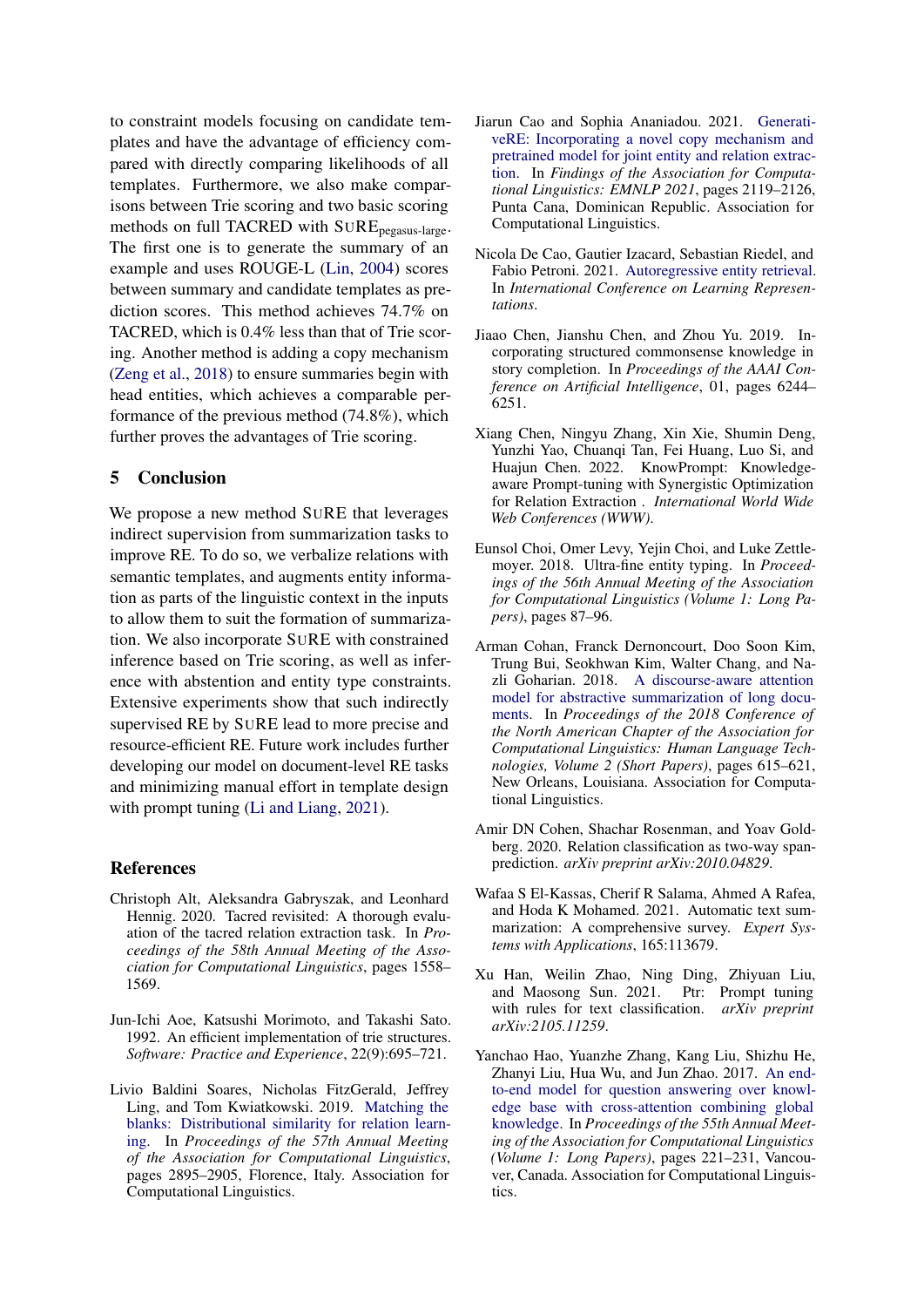- <span id="page-9-5"></span>Hangfeng He, Mingyuan Zhang, Qiang Ning, and Dan Roth. 2021. [Foreseeing the benefits of incidental su](https://doi.org/10.18653/v1/2021.emnlp-main.134)[pervision.](https://doi.org/10.18653/v1/2021.emnlp-main.134) In *Proceedings of the 2021 Conference on Empirical Methods in Natural Language Processing*, pages 1782–1800, Online and Punta Cana, Dominican Republic. Association for Computational Linguistics.
- <span id="page-9-14"></span>Iris Hendrickx, Su Nam Kim, Zornitsa Kozareva, Preslav Nakov, Diarmuid Ó Séaghdha, Sebastian Padó, Marco Pennacchiotti, Lorenza Romano, and Stan Szpakowicz. 2010. [SemEval-2010 task 8:](https://aclanthology.org/S10-1006) [Multi-way classification of semantic relations be](https://aclanthology.org/S10-1006)[tween pairs of nominals.](https://aclanthology.org/S10-1006) In *Proceedings of the 5th International Workshop on Semantic Evaluation*, pages 33–38, Uppsala, Sweden. Association for Computational Linguistics.
- <span id="page-9-12"></span>Karl Moritz Hermann, Tomas Kocisky, Edward Grefenstette, Lasse Espeholt, Will Kay, Mustafa Suleyman, and Phil Blunsom. 2015. Teaching machines to read and comprehend. *Advances in neural information processing systems*, 28.
- <span id="page-9-3"></span>I-Hung Hsu, Xiao Guo, Premkumar Natarajan, and Nanyun Peng. 2022a. Discourse-level relation extraction via graph pooling. In *The Thirty-Sixth AAAI Conference On Artificial Intelligence Workshop on Deep Learning on Graphs: Method and Applications (DLG-AAAI)*.
- <span id="page-9-9"></span>I-Hung Hsu, Kuan-Hao Huang, Elizabeth Boschee, Scott Miller, Prem Natarajan, Kai-Wei Chang, and Nanyun Peng. 2022b. Degree: A data-efficient generative event extraction model. In *Proceedings of the 2022 Conference of the North American Chapter of the Association for Computational Linguistics (NAACL)*.
- <span id="page-9-10"></span>Kuan-Hao Huang, I-Hung Hsu, Premkumar Natarajan, Kai-Wei Chang, and Nanyun Peng. 2022. Multilingual generative language models for zero-shot crosslingual event argument extraction. In *Proceedings of the 60th Annual Meeting of the Association for Computational Linguistics (ACL)*.
- <span id="page-9-8"></span>Kung-Hsiang Huang, Sam Tang, and Nanyun Peng. 2021. [Document-level entity-based extraction as](https://doi.org/10.18653/v1/2021.emnlp-main.426) [template generation.](https://doi.org/10.18653/v1/2021.emnlp-main.426) In *Proceedings of the 2021 Conference on Empirical Methods in Natural Language Processing*, pages 5257–5269, Online and Punta Cana, Dominican Republic. Association for Computational Linguistics.
- <span id="page-9-11"></span>Pere-Lluís Huguet Cabot and Roberto Navigli. 2021. [REBEL: Relation extraction by end-to-end language](https://doi.org/10.18653/v1/2021.findings-emnlp.204) [generation.](https://doi.org/10.18653/v1/2021.findings-emnlp.204) In *Findings of the Association for Computational Linguistics: EMNLP 2021*, pages 2370– 2381, Punta Cana, Dominican Republic. Association for Computational Linguistics.
- <span id="page-9-15"></span>Mandar Joshi, Danqi Chen, Yinhan Liu, Daniel S. Weld, Luke Zettlemoyer, and Omer Levy. 2020. [SpanBERT: Improving pre-training by representing](https://doi.org/10.1162/tacl_a_00300) [and predicting spans.](https://doi.org/10.1162/tacl_a_00300) *Transactions of the Association for Computational Linguistics*, 8:64–77.
- <span id="page-9-6"></span>Omer Levy, Minjoon Seo, Eunsol Choi, and Luke Zettlemoyer. 2017. [Zero-shot relation extraction via](https://doi.org/10.18653/v1/K17-1034) [reading comprehension.](https://doi.org/10.18653/v1/K17-1034) In *Proceedings of the 21st Conference on Computational Natural Language Learning (CoNLL 2017)*, pages 333–342, Vancouver, Canada. Association for Computational Linguistics.
- <span id="page-9-13"></span>Mike Lewis, Yinhan Liu, Naman Goyal, Marjan Ghazvininejad, Abdelrahman Mohamed, Omer Levy, Veselin Stoyanov, and Luke Zettlemoyer. 2020. [BART: Denoising sequence-to-sequence pre](https://doi.org/10.18653/v1/2020.acl-main.703)[training for natural language generation, translation,](https://doi.org/10.18653/v1/2020.acl-main.703) [and comprehension.](https://doi.org/10.18653/v1/2020.acl-main.703) In *Proceedings of the 58th Annual Meeting of the Association for Computational Linguistics*, pages 7871–7880, Online. Association for Computational Linguistics.
- <span id="page-9-7"></span>Bangzheng Li, Wenpeng Yin, and Muhao Chen. 2022. Ultra-fine entity typing with indirect supervision from natural language inference. *Transactions of the Association for Computational Linguistics*.
- <span id="page-9-17"></span>Xiang Lisa Li and Percy Liang. 2021. [Prefix-tuning:](https://doi.org/10.18653/v1/2021.acl-long.353) [Optimizing continuous prompts for generation.](https://doi.org/10.18653/v1/2021.acl-long.353) In *Proceedings of the 59th Annual Meeting of the Association for Computational Linguistics and the 11th International Joint Conference on Natural Language Processing (Volume 1: Long Papers)*, pages 4582–4597, Online. Association for Computational Linguistics.
- <span id="page-9-16"></span>Chin-Yew Lin. 2004. [ROUGE: A package for auto](https://aclanthology.org/W04-1013)[matic evaluation of summaries.](https://aclanthology.org/W04-1013) In *Text Summarization Branches Out*, pages 74–81, Barcelona, Spain. Association for Computational Linguistics.
- <span id="page-9-0"></span>Shuman Liu, Hongshen Chen, Zhaochun Ren, Yang Feng, Qun Liu, and Dawei Yin. 2018. [Knowledge](https://doi.org/10.18653/v1/P18-1138) [diffusion for neural dialogue generation.](https://doi.org/10.18653/v1/P18-1138) In *Proceedings of the 56th Annual Meeting of the Association for Computational Linguistics (Volume 1: Long Papers)*, pages 1489–1498, Melbourne, Australia. Association for Computational Linguistics.
- <span id="page-9-4"></span>Shengfei Lyu and Huanhuan Chen. 2021. [Relation clas](https://doi.org/10.18653/v1/2021.findings-acl.34)[sification with entity type restriction.](https://doi.org/10.18653/v1/2021.findings-acl.34) In *Findings of the Association for Computational Linguistics: ACL-IJCNLP 2021*, pages 390–395, Online. Association for Computational Linguistics.
- <span id="page-9-2"></span>Anshuman Mishra, Dhruvesh Patel, Aparna Vijayakumar, Xiang Lorraine Li, Pavan Kapanipathi, and Kartik Talamadupula. 2021. [Looking beyond sentence](https://doi.org/10.18653/v1/2021.naacl-main.104)[level natural language inference for question answer](https://doi.org/10.18653/v1/2021.naacl-main.104)[ing and text summarization.](https://doi.org/10.18653/v1/2021.naacl-main.104) In *Proceedings of the 2021 Conference of the North American Chapter of the Association for Computational Linguistics: Human Language Technologies*, pages 1322–1336, Online. Association for Computational Linguistics.
- <span id="page-9-1"></span>Ramesh Nallapati, Bowen Zhou, Cicero dos Santos, Çağlar Gulçehre, and Bing Xiang. 2016. [Abstrac](https://doi.org/10.18653/v1/K16-1028)[tive text summarization using sequence-to-sequence](https://doi.org/10.18653/v1/K16-1028) [RNNs and beyond.](https://doi.org/10.18653/v1/K16-1028) In *Proceedings of The 20th*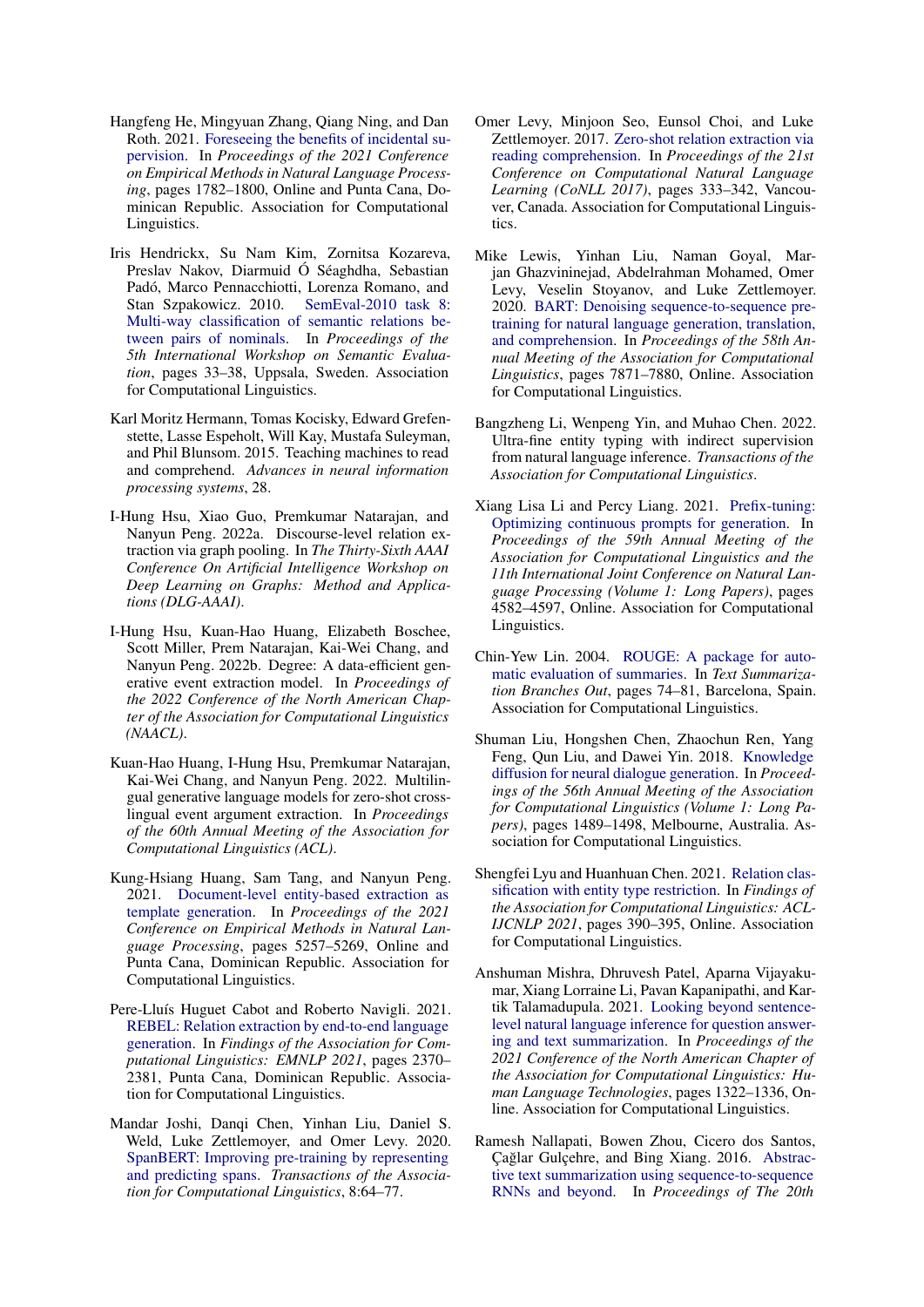*SIGNLL Conference on Computational Natural Language Learning*, pages 280–290, Berlin, Germany. Association for Computational Linguistics.

- <span id="page-10-4"></span>Shashi Narayan, Shay B. Cohen, and Mirella Lapata. 2018. [Don't give me the details, just the summary!](https://doi.org/10.18653/v1/D18-1206) [topic-aware convolutional neural networks for ex](https://doi.org/10.18653/v1/D18-1206)[treme summarization.](https://doi.org/10.18653/v1/D18-1206) In *Proceedings of the 2018 Conference on Empirical Methods in Natural Language Processing*, pages 1797–1807, Brussels, Belgium. Association for Computational Linguistics.
- <span id="page-10-17"></span>Shashi Narayan, Yao Zhao, Joshua Maynez, Gonçalo Simões, Vitaly Nikolaev, and Ryan McDonald. 2021. [Planning with learned entity prompts for abstractive](https://doi.org/10.1162/tacl_a_00438) [summarization.](https://doi.org/10.1162/tacl_a_00438) *Transactions of the Association for Computational Linguistics*, 9:1475–1492.
- <span id="page-10-14"></span>Giovanni Paolini, Ben Athiwaratkun, Jason Krone, Jie Ma, Alessandro Achille, RISHITA ANUBHAI, Cicero Nogueira dos Santos, Bing Xiang, and Stefano Soatto. 2020. Structured prediction as translation between augmented natural languages. In *International Conference on Learning Representations*.
- <span id="page-10-7"></span>Hao Peng, Tianyu Gao, Xu Han, Yankai Lin, Peng Li, Zhiyuan Liu, Maosong Sun, and Jie Zhou. 2020. [Learning from Context or Names? An Empirical](https://doi.org/10.18653/v1/2020.emnlp-main.298) [Study on Neural Relation Extraction.](https://doi.org/10.18653/v1/2020.emnlp-main.298) In *Proceedings of the 2020 Conference on Empirical Methods in Natural Language Processing (EMNLP)*, pages 3661–3672, Online. Association for Computational Linguistics.
- <span id="page-10-8"></span>Matthew E. Peters, Mark Neumann, Robert Logan, Roy Schwartz, Vidur Joshi, Sameer Singh, and Noah A. Smith. 2019. [Knowledge enhanced contextual word](https://doi.org/10.18653/v1/D19-1005) [representations.](https://doi.org/10.18653/v1/D19-1005) In *Proceedings of the 2019 Conference on Empirical Methods in Natural Language Processing and the 9th International Joint Conference on Natural Language Processing (EMNLP-IJCNLP)*, pages 43–54, Hong Kong, China. Association for Computational Linguistics.
- <span id="page-10-3"></span>Oscar Sainz, Oier Lopez de Lacalle, Gorka Labaka, Ander Barrena, and Eneko Agirre. 2021. [Label](https://doi.org/10.18653/v1/2021.emnlp-main.92) [verbalization and entailment for effective zero and](https://doi.org/10.18653/v1/2021.emnlp-main.92) [few-shot relation extraction.](https://doi.org/10.18653/v1/2021.emnlp-main.92) In *Proceedings of the 2021 Conference on Empirical Methods in Natural Language Processing*, pages 1199–1212, Online and Punta Cana, Dominican Republic. Association for Computational Linguistics.
- <span id="page-10-2"></span>George Stoica, Emmanouil Antonios Platanios, and Barnabás Póczos. 2021. Re-tacred: Addressing shortcomings of the tacred dataset. In *Proceedings of the Thirty-fifth AAAI Conference on Aritificial Intelligence*.
- <span id="page-10-15"></span>Ruize Wang, Duyu Tang, Nan Duan, Zhongyu Wei, Xuan-Jing Huang, Jianshu Ji, Guihong Cao, Daxin Jiang, and Ming Zhou. 2021. K-adapter: Infusing knowledge into pre-trained models with adapters. In *Findings of the Association for Computational Linguistics: ACL-IJCNLP 2021*, pages 1405–1418.
- <span id="page-10-6"></span>Shanchan Wu and Yifan He. 2019. Enriching pretrained language model with entity information for relation classification. In *Proceedings of the 28th ACM international conference on information and knowledge management*, pages 2361–2364.
- <span id="page-10-9"></span>Wei Wu, Fei Wang, Arianna Yuan, Fei Wu, and Jiwei Li. 2020. [CorefQA: Coreference resolution as](https://doi.org/10.18653/v1/2020.acl-main.622) [query-based span prediction.](https://doi.org/10.18653/v1/2020.acl-main.622) In *Proceedings of the 58th Annual Meeting of the Association for Computational Linguistics*, pages 6953–6963, Online. Association for Computational Linguistics.
- <span id="page-10-1"></span>Ikuya Yamada, Akari Asai, Hiroyuki Shindo, Hideaki Takeda, and Yuji Matsumoto. 2020. [LUKE: Deep](https://doi.org/10.18653/v1/2020.emnlp-main.523) [contextualized entity representations with entity](https://doi.org/10.18653/v1/2020.emnlp-main.523)[aware self-attention.](https://doi.org/10.18653/v1/2020.emnlp-main.523) In *Proceedings of the 2020 Conference on Empirical Methods in Natural Language Processing (EMNLP)*, pages 6442–6454, Online. Association for Computational Linguistics.
- <span id="page-10-0"></span>Michihiro Yasunaga, Hongyu Ren, Antoine Bosselut, Percy Liang, and Jure Leskovec. 2021. [QA-GNN:](https://doi.org/10.18653/v1/2021.naacl-main.45) [Reasoning with language models and knowledge](https://doi.org/10.18653/v1/2021.naacl-main.45) [graphs for question answering.](https://doi.org/10.18653/v1/2021.naacl-main.45) In *Proceedings of the 2021 Conference of the North American Chapter of the Association for Computational Linguistics: Human Language Technologies*, pages 535–546, Online. Association for Computational Linguistics.
- <span id="page-10-13"></span>Hongbin Ye, Ningyu Zhang, Shumin Deng, Mosha Chen, Chuanqi Tan, Fei Huang, and Huajun Chen. 2020. Contrastive triple extraction with generative transformer. *arXiv preprint arXiv:2009.06207*.
- <span id="page-10-5"></span>Wenpeng Yin, Dragomir Radev, and Caiming Xiong. 2021. [DocNLI: A large-scale dataset for document](https://doi.org/10.18653/v1/2021.findings-acl.435)[level natural language inference.](https://doi.org/10.18653/v1/2021.findings-acl.435) In *Findings of the Association for Computational Linguistics: ACL-IJCNLP 2021*, pages 4913–4922, Online. Association for Computational Linguistics.
- <span id="page-10-10"></span>Wenpeng Yin, Nazneen Fatema Rajani, Dragomir Radev, Richard Socher, and Caiming Xiong. 2020. Universal natural language processing with limited annotations: Try few-shot textual entailment as a start. *arXiv preprint arXiv:2010.02584*.
- <span id="page-10-12"></span>Daojian Zeng, Haoran Zhang, and Qianying Liu. 2020. Copymtl: Copy mechanism for joint extraction of entities and relations with multi-task learning. In *Proceedings of the AAAI conference on artificial intelligence*, volume 34, pages 9507–9514.
- <span id="page-10-11"></span>Xiangrong Zeng, Daojian Zeng, Shizhu He, Kang Liu, and Jun Zhao. 2018. [Extracting relational facts by](https://doi.org/10.18653/v1/P18-1047) [an end-to-end neural model with copy mechanism.](https://doi.org/10.18653/v1/P18-1047) In *Proceedings of the 56th Annual Meeting of the Association for Computational Linguistics (Volume 1: Long Papers)*, pages 506–514, Melbourne, Australia. Association for Computational Linguistics.
- <span id="page-10-16"></span>Jingqing Zhang, Yao Zhao, Mohammad Saleh, and Peter Liu. 2020. Pegasus: Pre-training with extracted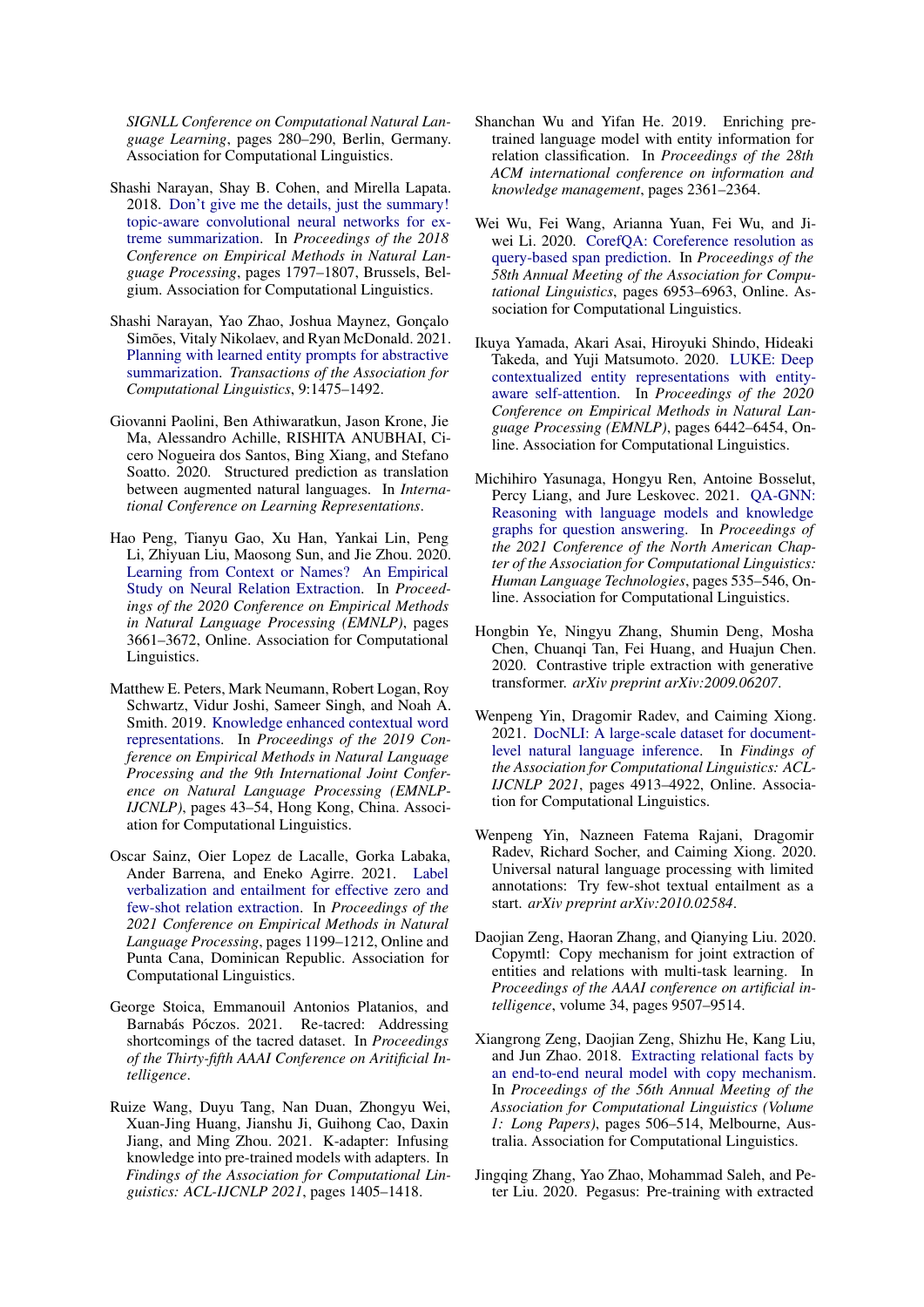gap-sentences for abstractive summarization. In *International Conference on Machine Learning*, pages 11328–11339. PMLR.

- <span id="page-11-2"></span>Yuhao Zhang, Victor Zhong, Danqi Chen, Gabor Angeli, and Christopher D. Manning. 2017. [Position](https://doi.org/10.18653/v1/D17-1004)[aware attention and supervised data improve slot](https://doi.org/10.18653/v1/D17-1004) [filling.](https://doi.org/10.18653/v1/D17-1004) In *Proceedings of the 2017 Conference on Empirical Methods in Natural Language Processing*, pages 35–45, Copenhagen, Denmark. Association for Computational Linguistics.
- <span id="page-11-3"></span>Zhengyan Zhang, Xu Han, Zhiyuan Liu, Xin Jiang, Maosong Sun, and Qun Liu. 2019. [ERNIE: En](https://doi.org/10.18653/v1/P19-1139)[hanced language representation with informative en](https://doi.org/10.18653/v1/P19-1139)[tities.](https://doi.org/10.18653/v1/P19-1139) In *Proceedings of the 57th Annual Meeting of the Association for Computational Linguistics*, pages 1441–1451, Florence, Italy. Association for Computational Linguistics.
- <span id="page-11-0"></span>Xueliang Zhao, Wei Wu, Can Xu, Chongyang Tao, Dongyan Zhao, and Rui Yan. 2020. [Knowledge](https://doi.org/10.18653/v1/2020.emnlp-main.272)[grounded dialogue generation with pre-trained lan](https://doi.org/10.18653/v1/2020.emnlp-main.272)[guage models.](https://doi.org/10.18653/v1/2020.emnlp-main.272) In *Proceedings of the 2020 Conference on Empirical Methods in Natural Language Processing (EMNLP)*, pages 3377–3390, Online. Association for Computational Linguistics.
- <span id="page-11-5"></span>Zexuan Zhong and Danqi Chen. 2021. [A frustratingly](https://doi.org/10.18653/v1/2021.naacl-main.5) [easy approach for entity and relation extraction.](https://doi.org/10.18653/v1/2021.naacl-main.5) In *Proceedings of the 2021 Conference of the North American Chapter of the Association for Computational Linguistics: Human Language Technologies*, pages 50–61, Online. Association for Computational Linguistics.
- <span id="page-11-1"></span>Wenxuan Zhou and Muhao Chen. 2021. An improved baseline for sentence-level relation extraction. *arXiv preprint arXiv:2102.01373*.
- <span id="page-11-4"></span>Wenxuan Zhou, Kevin Huang, Tengyu Ma, and Jing Huang. 2021. Document-level relation extraction with adaptive thresholding and localized context pooling. In *Proceedings of the AAAI Conference on Artificial Intelligence*, volume 35, pages 14612– 14620.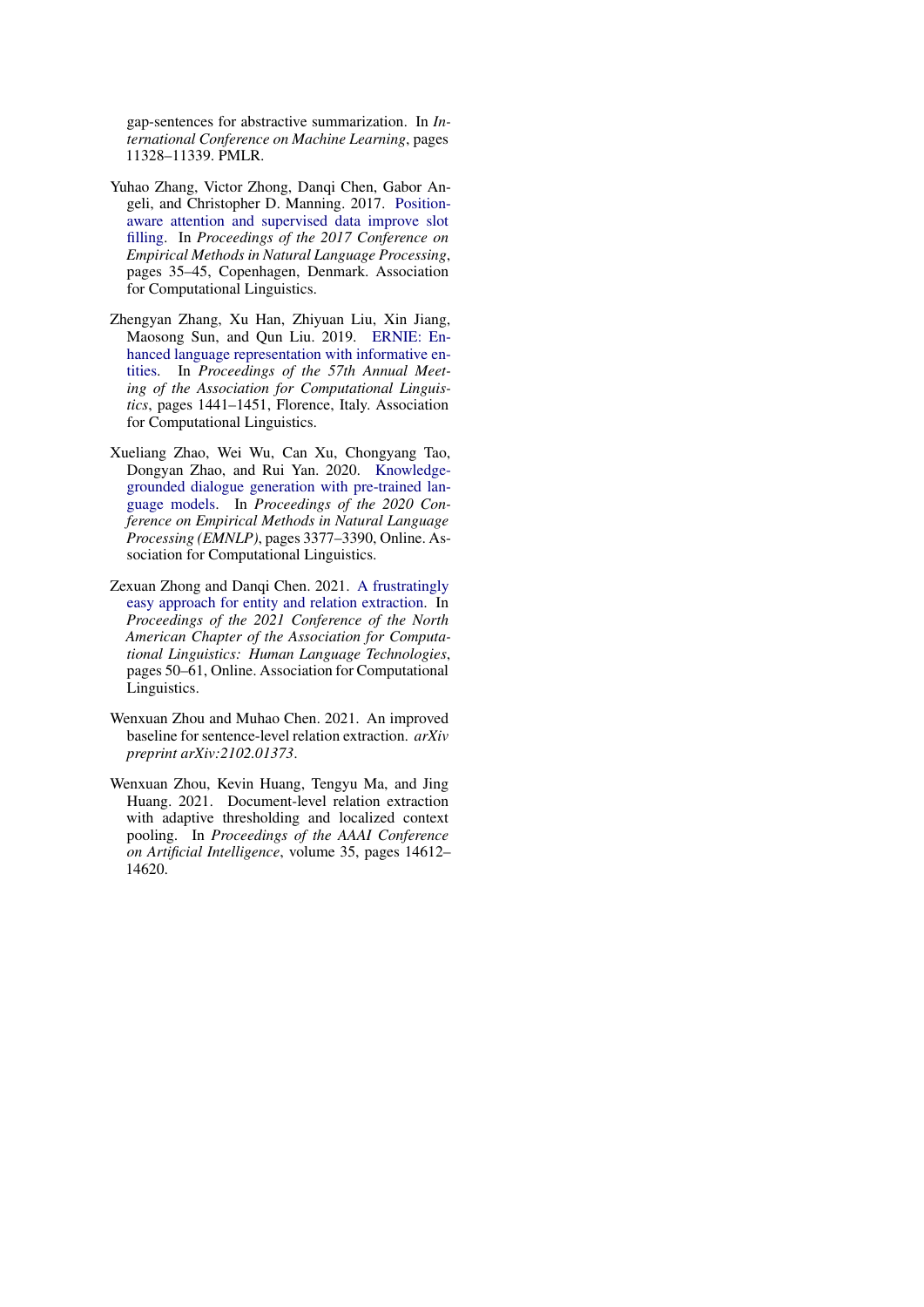# A Appendix

#### A.1 Dataset Statistics

Statistics of the RE datasets are listed in [Tab. 4.](#page-12-1)

<span id="page-12-1"></span>

| <b>Dataset</b>                            | #Train                 | #Dev                | #Test                  | #Relation      |
|-------------------------------------------|------------------------|---------------------|------------------------|----------------|
| SemEval<br><b>TACRED</b><br><b>TACREV</b> | 8000<br>68124<br>68124 | 22631<br>22631      | 2717<br>15509<br>15509 | 19<br>42<br>42 |
| TACRED(1%)<br>TACRED(5%)<br>TACRED(10%)   | 682<br>3407<br>6815    | 227<br>1133<br>2265 | 15509                  | 42             |

Table 4: Statistics of datasets

### <span id="page-12-0"></span>A.2 Analysis of type constrained decoding

In this ablation study, we make comparisons between SURE with and without typed constrained decoding. The results is demonstrated in [Tab. 5.](#page-12-4) Type constraint brings improvement for 0.2% in average in TACRED and has comparable performance on TACREV. Type-relation mapping is inherently involved in training data, so this ablation study proves SURE can learn type-relation mapping from data.

<span id="page-12-4"></span>

| Dataset           | <b>TACRED</b> | <b>TACREV</b> |
|-------------------|---------------|---------------|
| bart-large-cnn    | 73.6          | 81.0          |
| - type constraint | 73.4          | 81.0          |
| bart-large-xsum   | 73.3          | 81.0          |
| - type constraint | 73.1          | 81.0          |
| pegasus-large     | 75.1          | 83.3          |
| - type constraint | 75.0          | 83.3          |
| average gap       | -0.2          |               |

Table 5: Comparison between SURE with and without type constraint decoding. We report micro F1 on TA-CRED and TACREV.

### <span id="page-12-3"></span>A.3 Analysis of calibration for NA relation

In this ablation study, we make comparisons between SURE with and without calibration for NA relation. The results is demonstrated in [Tab. 6.](#page-12-5) Calibration brings improvement for 0.3% in average on TACRED and 0.1% in average on TACREV.

## <span id="page-12-2"></span>A.4 Hyper-parameters and reimplementation

This section details the training and inference processes of baselines and our models. We train and inference all models with PyTorch and Huggingface Transformers on GeForce RTX 2080 or NVIDIA

<span id="page-12-5"></span>

| Dataset         | <b>TACRED</b> | <b>TACREV</b> |
|-----------------|---------------|---------------|
| bart-large-cnn  | 73.6          | 81.0          |
| - calibration   | 73.2          | 80.9          |
| bart-large-xsum | 73.3          | 81.0          |
| - calibration   | 72.9          | 80.9          |
| pegasus-large   | 75.1          | 83.3          |
| - calibration   | 74.8          | 83.2          |
| average gap     | $-0.3$        | $-0.1$        |

Table 6: Comparison between SURE with and without calibration for NA relation We report micro F1 on TA-CRED and TACREV.

RTX A5000 GPUs. All optimization uses Adam and linear scheduler. A weight decay is used for regularization. We run all experiments on three seeds [0, 100, 500] and report the median. Specifically, the best hyperparameters for full training setting with *pegasus-large* are listed below:

- learning rate: 1e-4
- weight decay: 5e-6
- epoch number: 20
- max source length: 256
- max target length: 64
- gradient accumulation steps: 2
- warm up steps: 1000

The best hyperparameters for low-resource setting with *pegasus-large* are listed below:

- learning rate: 1e-5
- weight decay: 5e-6
- epoch number: 100
- max source length: 256
- max target length: 64
- gradient accumulation steps: 2
- warm up steps: 0

With the 1/5/10% indices of TACRED provided by [\(Sainz et al.,](#page-10-3) [2021\)](#page-10-3)<sup>[6](#page-12-6)</sup>, we re-implement RE-CENT [\(Lyu and Chen,](#page-9-4) [2021\)](#page-9-4) and test it under both low-resource and full-training scenarios<sup>[7](#page-12-7)</sup>. However, we find the origin evaluation scripts provided by the author has a serious issue which wrongly

<span id="page-12-6"></span> $6$ Github repository of low-resource indices: [https://](https://github.com/osainz59/Ask2Transformers) [github.com/osainz59/Ask2Transformers](https://github.com/osainz59/Ask2Transformers)

<span id="page-12-7"></span><sup>&</sup>lt;sup>7</sup>Github repository of RECENT: [https://github.](https://github.com/Saintfe/RECENT) [com/Saintfe/RECENT](https://github.com/Saintfe/RECENT)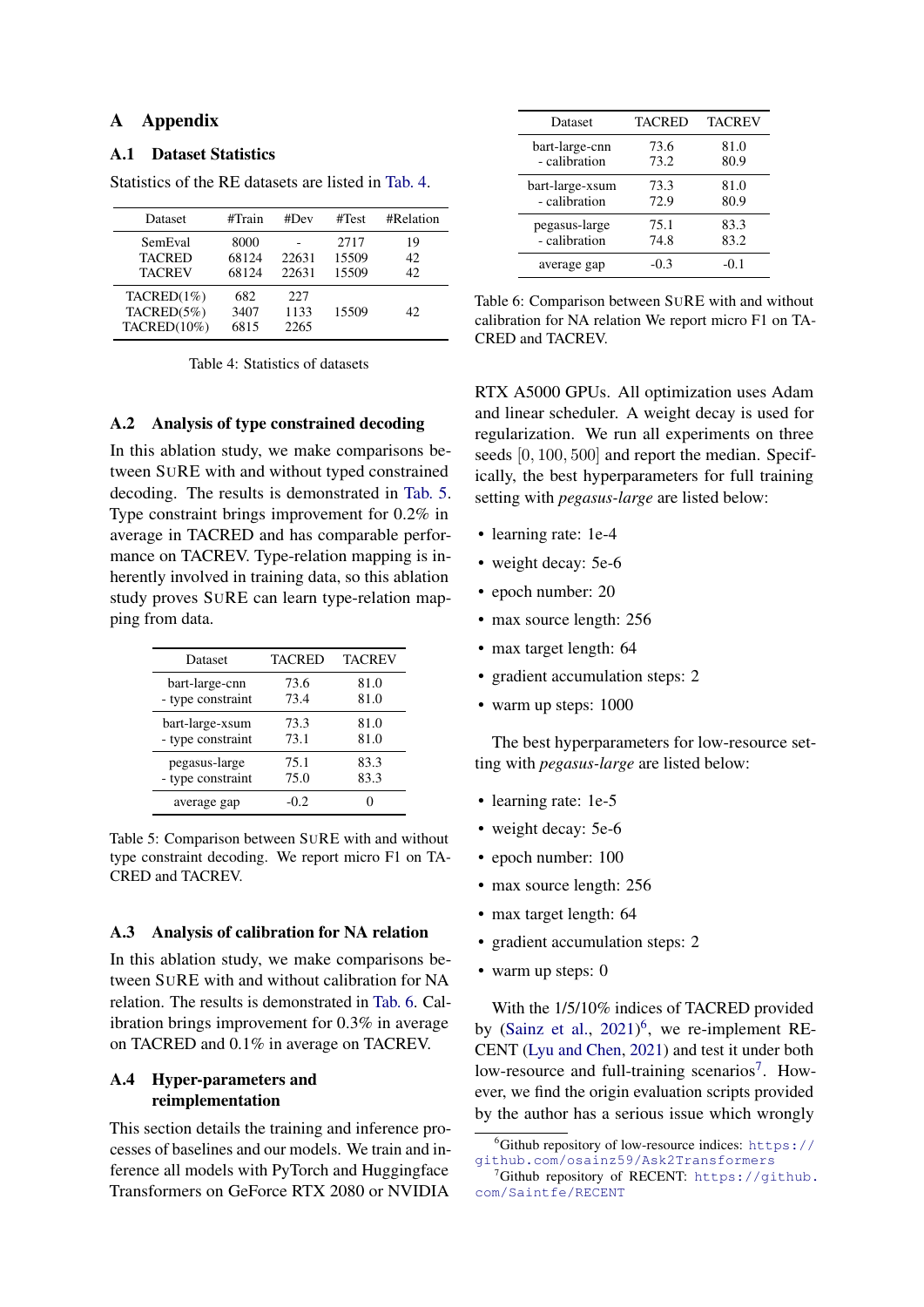corrects all false positive samples of the binary classifier as true negative samples. So the recall of NA is always 100% and precision of positive relations is unreasonably high. We correct this issue and the test results significantly differ from origin results reported by previous study. We also test IRE [\(Zhou](#page-11-1) [and Chen,](#page-11-1) [2021\)](#page-11-1) and KnowPrompt [\(Chen et al.,](#page-8-7) [2022\)](#page-8-7) on low resource datasets and search the best hyperparameter with grid searching<sup>[8](#page-13-1)[9](#page-13-2)</sup>. The previous work of KnowPrompt reports the micro F1 score on SemEval. We train KnowPrompt on SemEval with codes and hyper-parameters provided by authors and re-evaluate it with official macro-F1 scoring method.

# <span id="page-13-0"></span>A.5 Additional information of input conversion techniques

We hereby list all input conversion techniques we experiment in this work in [Tab. 7.](#page-14-0) [Tab. 8](#page-14-1) shows additional results on the *bart-large-cnn* model, which provides the same conclusion as results on *pegasuslarge*.

# A.6 Manual-constructed templates

In this subsection, we display our manualconstructed templates for SemEval [\(Tab. 12\)](#page-18-0), and three templates designed for TACRED, which are *Semantic1* [\(Tab. 9\)](#page-15-0), *Semantic2*[\(Tab. 10\)](#page-16-0), and *Structural*[\(Tab. 11\)](#page-17-0).

# A.7 Limitations and Potential Risks

Limitations. SURE assumes that the annotation of summarization and manual-designed templates of relations are cheap to obtain. This assumption is hold in the most common domains. However, they can be probably counterfactual in specific domains. For eaxmple, designing templates for biomedical relation extraction needs expert knowledge, which will increase manual efforts in SURE.

Potential risks. SURE are based on pretrained models, such as BARTs [\(Lewis et al.,](#page-9-13) [2020\)](#page-9-13). Therefore, the summarization of our models can be influenced by the training corpus of these pretrained models, which may raise potential risks of generating malicious, counterfactual, and biased sentences and causing ethics concerns. We suggest examing these issues before applying SURE in real-world.

<span id="page-13-1"></span><sup>8</sup>Github repository of IRE: [https://github.com/](https://github.com/wzhouad/RE_improved_baseline) [wzhouad/RE\\_improved\\_baseline](https://github.com/wzhouad/RE_improved_baseline)

<span id="page-13-2"></span> $^{9}$ Github repository of KnowPrompt: [https://github.](https://github.com/zjunlp/KnowPrompt) [com/zjunlp/KnowPrompt](https://github.com/zjunlp/KnowPrompt)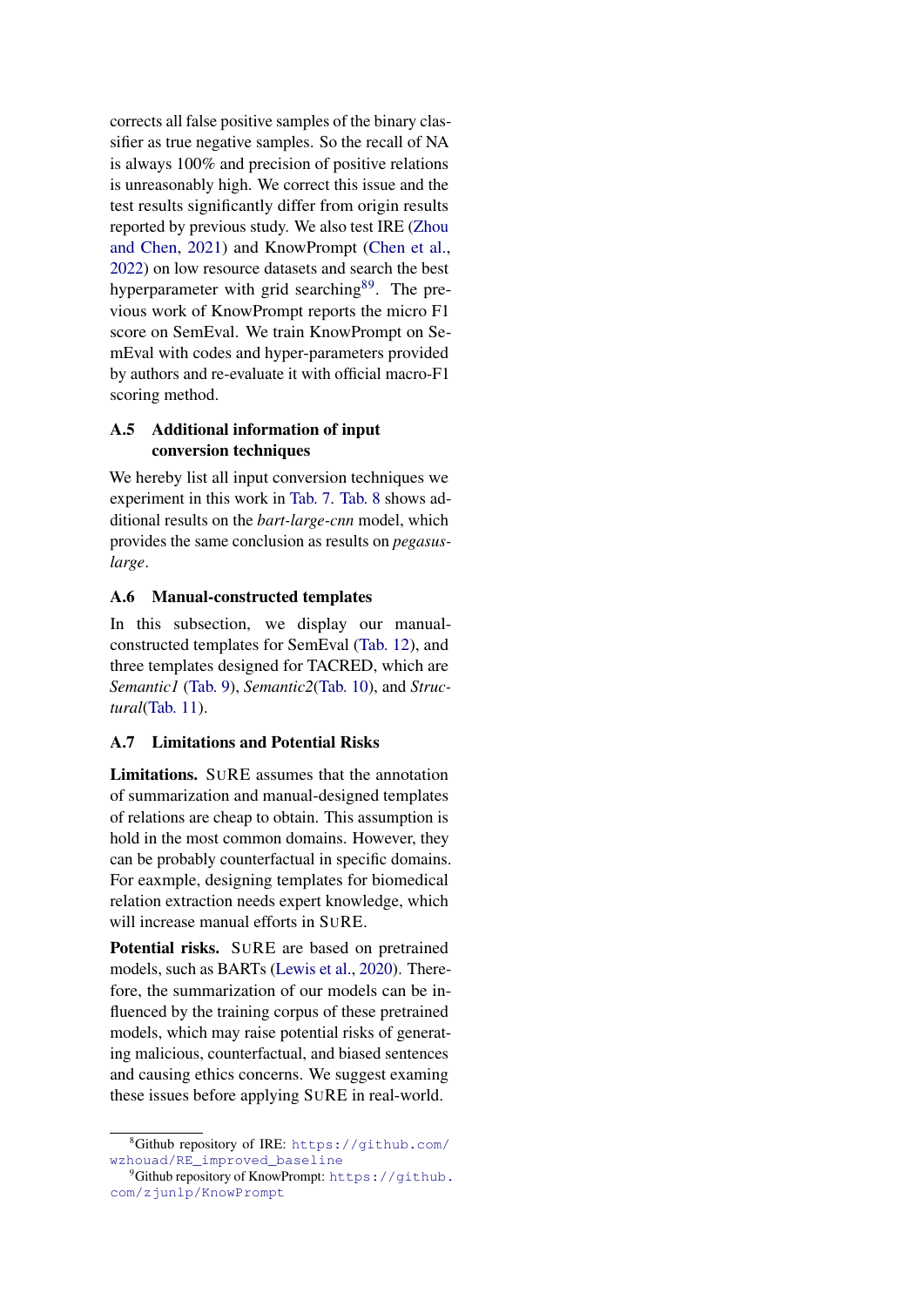<span id="page-14-0"></span>

| Technique                                                                                                                                      | Example                                                                                                                                                                                                    | M <sup>1</sup> | $S^1$ | $T^1$ TS <sup>1</sup> |
|------------------------------------------------------------------------------------------------------------------------------------------------|------------------------------------------------------------------------------------------------------------------------------------------------------------------------------------------------------------|----------------|-------|-----------------------|
| Entity information verbalization                                                                                                               | Context <sup>2</sup> . $\{subj\}$ $\{obj\}$                                                                                                                                                                |                |       |                       |
| Entity marker<br>(Zhang et al., 2019)<br>Entity typed marker<br>(Zhong and Chen, 2021)<br>Entity typed marker (punct)<br>(Zhou and Chen, 2021) | <e1> {subj} </e1> <e2> {obj} </e2><br>$\lt c1$ -{subj-type}> {subj} $\lt c1$ -{subj-type}><br><e2-{obj-type}> {obj} </e2-{obj-type}><br>@ * {subj-type} * {subj} @  # $\wedge$ {obj-type} $\wedge$ {obj} # |                |       |                       |
| Entity information verbalization + Entity typed marker                                                                                         | Context <sup>2</sup> $@*$ {subj-type} $*$ {subj} $@$<br>$\ldots$ # $\wedge$ {obj-type} $\wedge$ {obj} #                                                                                                    |                |       |                       |
| Entity information verbalization + Entity typed marker (punct)                                                                                 | Context <sup>2</sup> $@*$ {subj-type} $*$ {subj} $@$                                                                                                                                                       |                |       |                       |

 $1$  Column names are short for mentions, spans, types and type semantics, respectively.

<sup>2</sup> Augmented context are generated with the template: "*The {subj} entity is {subj} .*

*The {obj} entity is {obj} . The type of {subj} is {subj-type} . The type of {obj} is {obj-type}* "

Table 7: Sentence processing techniques for incorporating entity information.

<span id="page-14-1"></span>

| Technique                                                    |      | <b>TACRED</b> |      |      | <b>TACREV</b> |      |  |
|--------------------------------------------------------------|------|---------------|------|------|---------------|------|--|
|                                                              |      |               | F1   |      |               | F1   |  |
| Entity information verbalization                             | 71.8 | 75.1          | 73.4 | 78.4 | 83.8          | 81.0 |  |
| Entity tag                                                   | 71.3 | 71.0          | 71.1 | 81.0 | 75.2          | 78.0 |  |
| Entity typed tag                                             | 73.5 | 69.7          | 71.5 | 79.9 | 79.6          | 79.8 |  |
| Entity typed tag(punct)                                      | 70.3 | 74.0          | 72.1 | 81.1 | 79.3          | 80.2 |  |
| Entity infromation verbalization + Entity tag                | 73.4 | 71.8          | 72.6 | 78.7 | 81.7          | 80.2 |  |
| Entity infromation verbalization + Entity typed tag          | 70.6 | 73.5          | 72.1 | 82.8 | 80.0          | 81.4 |  |
| Entity infromation verbalization $+$ Entity typed tag(punct) | 72.6 | 74.5          | 73.6 | 82.1 | 79.8          | 81.0 |  |

Table 8: Analysis of different input formulation techniques on *bart-large-cnn*. We report micro F1 scores on both datasets. The best F1 score is identified with bold.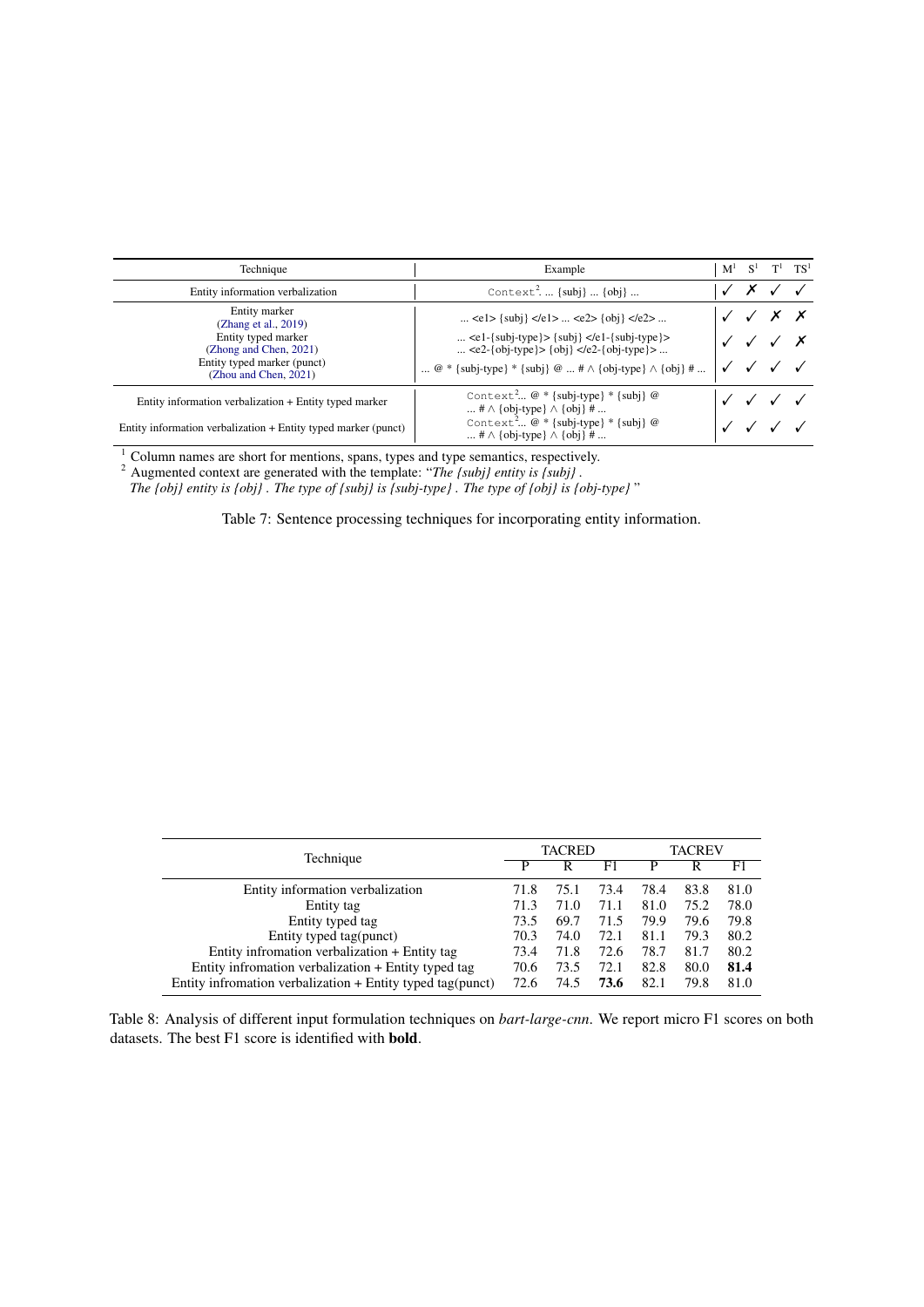<span id="page-15-0"></span>

| org:country_of_headquarters<br>{subj} has a headquarter in the country {obj}                   |  |
|------------------------------------------------------------------------------------------------|--|
| {subj} has the parent company {obj}<br>org:parents                                             |  |
| per:stateorprovince_of_birth<br>{subj} was born in the state or province {obj}                 |  |
| {subj} is the spouse of {obj}<br>per:spouse                                                    |  |
| {subj} has the nationality {obj}<br>per:origin                                                 |  |
| per:date_of_birth<br>{subj} has birthday on {obj}                                              |  |
| per:schools_attended<br>{subj} studied in {obj}                                                |  |
| org:members<br>$\{subj\}$ has the member $\{obj\}$                                             |  |
| org:founded<br>$\{subj\}$ was founded in $\{obj\}$                                             |  |
| per:stateorprovinces_of_residence<br>{subj} lives in the state or province {obj}               |  |
| per:date_of_death<br>$\{subj\}$ died in the date $\{obj\}$                                     |  |
| org:shareholders<br>{subj} has shares hold in {obj}                                            |  |
| {subj} has the website {obj}<br>org:website                                                    |  |
| org:subsidiaries<br>$\{subj\}$ owns $\{obj\}$                                                  |  |
| {subj} is convicted of {obj}<br>per:charges                                                    |  |
| org:dissolved<br>{subj} dissolved in {obj}                                                     |  |
| org:stateorprovince_of_headquarters<br>{subj} has a headquarter in the state or province {obj} |  |
| per:country_of_birth<br>{subj} was born in the country {obj}                                   |  |
| per:siblings<br>{subj} is the siblings of {obj}                                                |  |
| org:top_members/employees<br>{subj} has the high level member {obj}                            |  |
| per:cause_of_death<br>{subj} died because of {obj}                                             |  |
| per:alternate_names<br>$\{\text{subj}\}\$ has the alternate name $\{\text{obj}\}\$             |  |
| org:number_of_employees/members<br>{subj} has the number of employees {obj}                    |  |
| per:cities_of_residence<br>$\{subj\}$ lives in the city $\{obj\}$                              |  |
| org:city_of_headquarters<br>{subj} has a headquarter in the city {obj}                         |  |
| per:children<br>$\{subj\}$ is the parent of $\{obj\}$                                          |  |
| {subj} is the employee of {obj}<br>per:employee_of                                             |  |
| org:political/religious_affiliation<br>{subj} has political affiliation with {obj}             |  |
| {subj} has the parent {obj}<br>per:parents                                                     |  |
| per:city_of_birth<br>$\{subj\}$ was born in the city $\{obj\}$                                 |  |
| $\{subj\}$ has the age $\{obj\}$<br>per:age                                                    |  |
| per:countries_of_residence<br>{subj} lives in the country {obj}<br>org:alternate_names         |  |
| {subj} is also known as {obj}<br>per:religion<br>{subj} has the religion {obj}                 |  |
| per:city_of_death<br>{subj} died in the city {obj}                                             |  |
| per:country_of_death<br>{subj} died in the country {obj}                                       |  |
| {subj} was founded by {obj}"<br>org:founded_by                                                 |  |

Table 9: First semantic templates for TACRED, where {subj} and {obj} are the placeholders for subject and object entities.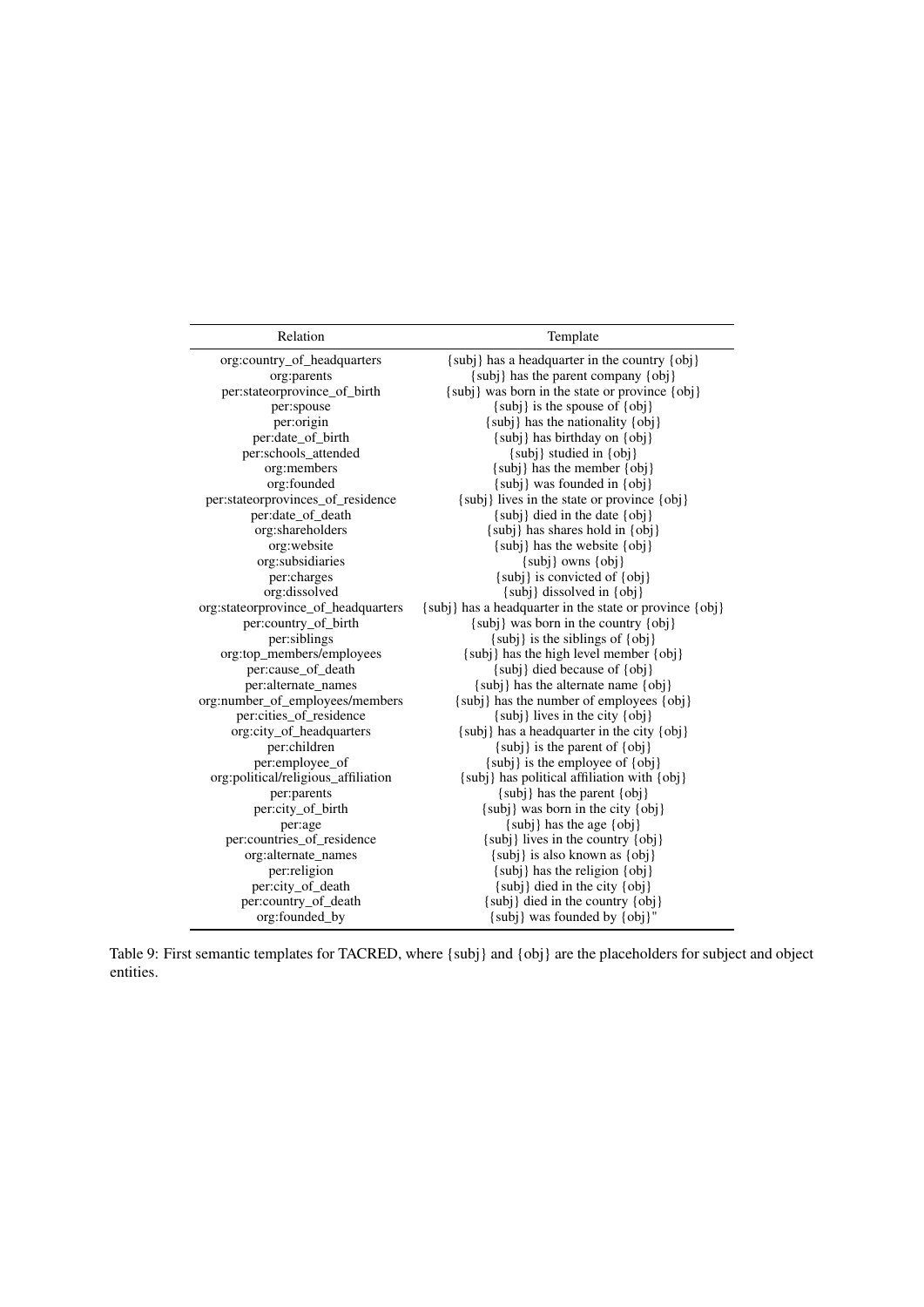Relation Template

<span id="page-16-0"></span>

| no_relation                         | The relation between $\{subj\}$ and $\{obj\}$ is not available               |
|-------------------------------------|------------------------------------------------------------------------------|
| per:stateorprovince_of_death        | The relation between {subj} and {obj} is state or province of death          |
| per:title                           | The relation between {subj} and {obj} is title                               |
| org:member_of                       | The relation between {subj} and {obj} is member of                           |
| per:other_family                    | The relation between {subj} and {obj} is other family                        |
| org:country_of_headquarters         | The relation between {subj} and {obj} is country of headquarters             |
| org:parents                         | The relation between {subj} and {obj} is parents of the organization         |
| per:stateorprovince_of_birth        | The relation between {subj} and {obj} is state or province of birth          |
| per:spouse                          | The relation between {subj} and {obj} is spouse                              |
| per:origin                          | The relation between {subj} and {obj} is origin                              |
| per:date_of_birth                   | The relation between {subj} and {obj} is date of birth                       |
| per:schools_attended                | The relation between {subj} and {obj} is schools attended                    |
| org:members                         | The relation between {subj} and {obj} is members                             |
| org:founded                         | The relation between {subj} and {obj} is founded                             |
| per:stateorprovinces_of_residence   | The relation between {subj} and {obj} is state or province of residence      |
| per:date_of_death                   | The relation between {subj} and {obj} is date of death                       |
| org:shareholders                    | The relation between {subj} and {obj} is shareholders                        |
| org:website                         | The relation between {subj} and {obj} is website                             |
| org:subsidiaries                    | The relation between {subj} and {obj} is subsidiaries                        |
| per:charges                         | The relation between {subj} and {obj} is charges                             |
| org:dissolved                       | The relation between {subj} and {obj} is dissolved                           |
| org:stateorprovince_of_headquarters | The relation between {subj} and {obj} is state or province of headquarters   |
| per:country_of_birth                | The relation between {subj} and {obj} is country of birth                    |
| per:siblings                        | The relation between {subj} and {obj} is siblings                            |
| org:top_members/employees           | The relation between {subj} and {obj} is top members or employees            |
| per:cause_of_death                  | The relation between $\{subj\}$ and $\{obj\}$ is cause of death              |
| per:alternate_names                 | The relation between {subj} and {obj} is person alternative names            |
| org:number_of_employees/members     | The relation between {subj} and {obj} is number of employees or members      |
| per:cities_of_residence             | The relation between {subj} and {obj} is cities of residence                 |
| org:city_of_headquarters            | The relation between {subj} and {obj} is city of headquarters                |
| per:children                        | The relation between {subj} and {obj} is children                            |
| per:employee_of                     | The relation between {subj} and {obj} is employee of                         |
| org:political/religious_affiliation | The relation between {subj} and {obj} is political and religious affiliation |
| per:parents                         | The relation between $\{subj\}$ and $\{obj\}$ is parents of the person       |
| per:city_of_birth                   | The relation between {subj} and {obj} is city of birth                       |
| per:age                             | The relation between $\{subj\}$ and $\{obj\}$ is age                         |
| per:countries_of_residence          | The relation between {subj} and {obj} is countries of residence              |
| org:alternate_names                 | The relation between {subj} and {obj} is organization alternate names        |
| per:religion                        | The relation between {subj} and {obj} is religion                            |
| per:city_of_death                   | The relation between {subj} and {obj} is city of death                       |
| per:country_of_death                | The relation between {subj} and {obj} is country of death                    |
| org:founded_by                      | The relation between {subj} and {obj} is founded by"                         |

Table 10: Second semantic templates for TACRED, where {subj} and {obj} are the placeholders for subject and object entities.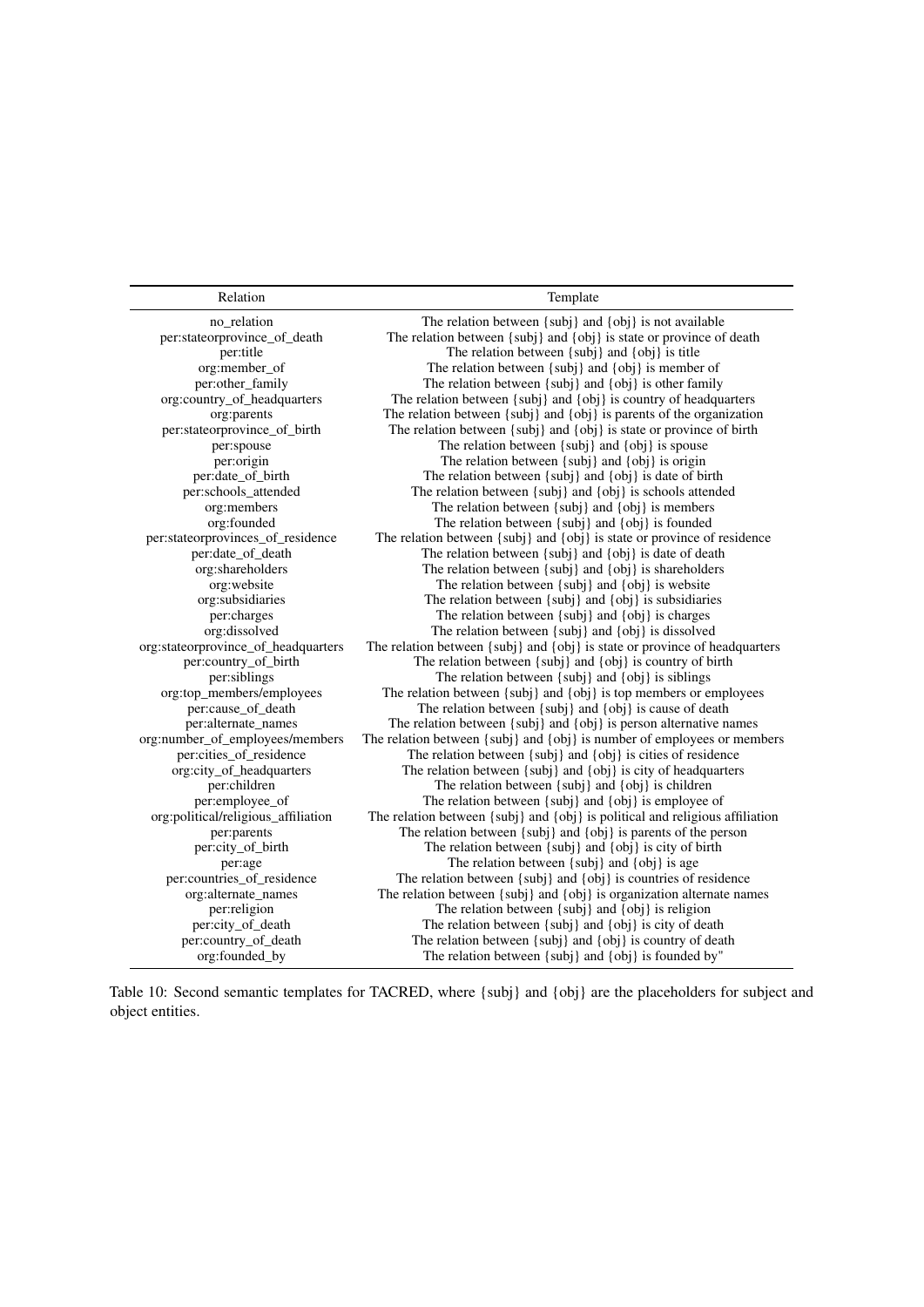<span id="page-17-0"></span>

| Relation                            | Template                                                     |
|-------------------------------------|--------------------------------------------------------------|
| no relation                         | {subj} no relation {obj}                                     |
| per:stateorprovince_of_death        | {subj} person state or province of death {obj}               |
| per:title                           | {subj} person title {obj}                                    |
| org:member_of                       | {subj} organization member of {obj}                          |
| per:other_family                    | {subj} person other family {obj}                             |
| org:country_of_headquarters         | {subj} organization country of headquarters {obj}            |
| org:parents                         | {subj} organization parents {obj}                            |
| per:stateorprovince_of_birth        | {subj} person state or province of birth {obj}               |
| per:spouse                          | {subj} person spouse {obj}                                   |
| per:origin                          | {subj} person origin {obj}                                   |
| per:date_of_birth                   | $\{subj\}$ person date of birth $\{obj\}$                    |
| per:schools_attended                | {subj} person schools attended {obj}                         |
| org:members                         | {subj} organization members {obj}                            |
| org:founded                         | {subj} organization founded {obj}                            |
| per:stateorprovinces_of_residence   | {subj} person state or provinces of residence {obj}          |
| per:date_of_death                   | {subj} person date of death {obj}                            |
| org:shareholders                    | {subj} organization shareholders {obj}                       |
| org:website                         | {subj} organization website {obj}                            |
| org:subsidiaries                    | {subj} organization subsidiaries {obj}                       |
| per:charges                         | {subj} person charges {obj}                                  |
| org:dissolved                       | {subj} organization dissolved {obj}                          |
| org:stateorprovince_of_headquarters | {subj} organization state or province of headquarters {obj}  |
| per:country_of_birth                | {subj} person country of birth {obj}                         |
| per:siblings                        | {subj} person siblings {obj}                                 |
| org:top_members/employees           | {subj} organization top members or employees {obj}           |
| per:cause_of_death                  | {subj} person cause of death {obj}                           |
| per:alternate_names                 | {subj} person alternate names {obj}                          |
| org:number_of_employees/members     | {subj} organization number of employees or members {obj}     |
| per:cities_of_residence             | {subj} person cities of residence {obj}                      |
| org:city_of_headquarters            | {subj} organization city of headquarters {obj}               |
| per:children                        | {subj} person children {obj}                                 |
| per:employee_of                     | {subj} person employee of {obj}                              |
| org:political/religious_affiliation | {subj} organization political or religious affiliation {obj} |
| per:parents                         | {subj} person parents {obj}                                  |
| per:city_of_birth                   | {subj} person city of birth {obj}                            |
| per:age                             | {subj} person age {obj}                                      |
| per:countries_of_residence          | {subj} person countries of residence {obj}                   |
| org:alternate_names                 | {subj} organization alternate names {obj}                    |
| per:religion                        | {subj} person religion {obj}                                 |
| per:city_of_death                   | {subj} person city of death {obj}                            |
| per:country_of_death                | {subj} person country of death {obj}                         |
| org:founded_by                      | {subj} organization founded by {obj}                         |

Table 11: Structural templates for TACRED, where {subj} and {obj} are the placeholders for subject and object entities.